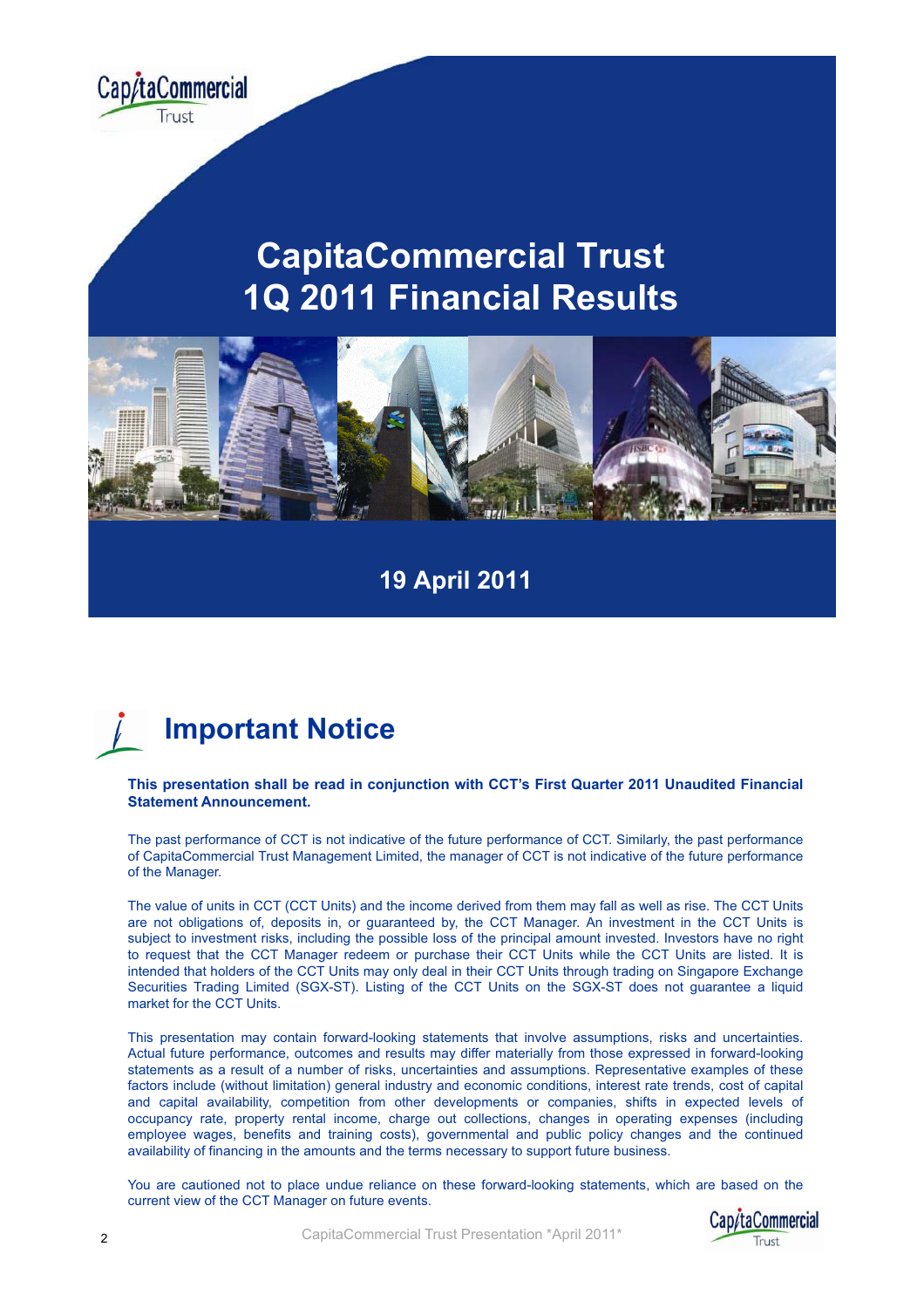

|                |                                                                              | <b>Slide No.</b> |
|----------------|------------------------------------------------------------------------------|------------------|
| 1 <sub>1</sub> | <b>Financial Results</b>                                                     | 4                |
| 2 <sub>1</sub> | <b>Portfolio Reconstitution</b><br>- Redevelopment of Market Street Car Park | 14               |
|                | 2a) Rationale for redevelopment                                              | 18               |
|                | 2b) Proposed joint venture                                                   | 26               |
|                | 3. Asset Enhancement Update                                                  | 30               |
| $\mathbf{4}$ . | <b>Stable Portfolio</b>                                                      | 33               |
| 5.             | <b>Summary</b>                                                               | 41               |
| 6.             | <b>Supplementary Information</b>                                             | 44               |



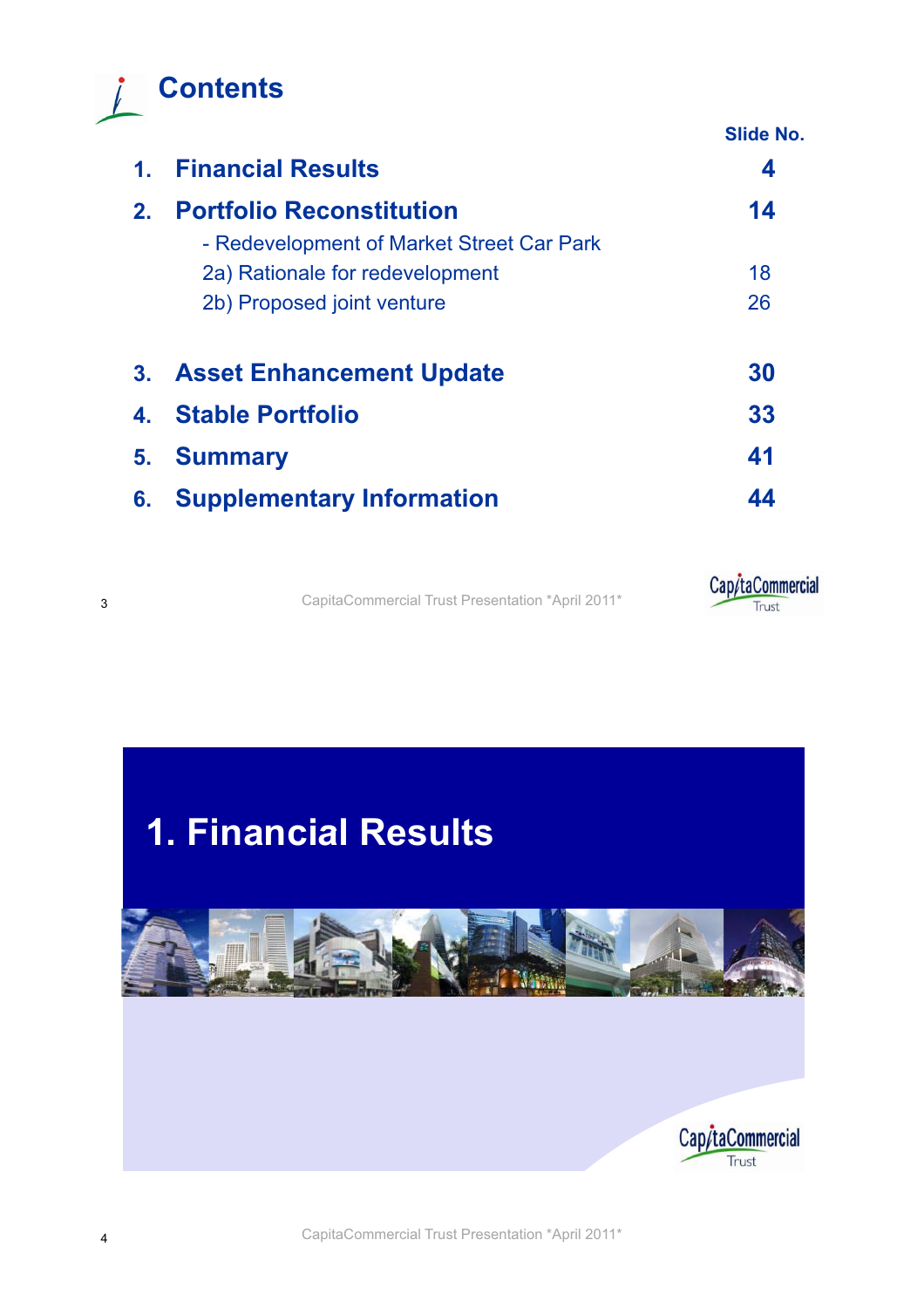## **Achieved S\$52.1 million in distributable income**



Lesser rental income due to sale of assets, and lower revenue from Six Battery Road but offset by better performance from other existing properties

Mitigated by lower property operating expenses

Mitigated by interest cost savings due to lower borrowings

#### Note:

(1) 1Q 2011 DPU was computed on the basis that none of the Convertible Bonds due 2013 and Convertible Bonds due in 2015 is converted into units. Accordingly, the actual quantum of DPU may differ if any of the Convertible Bonds is converted into units

<sup>5</sup> CapitaCommercial Trust Presentation \*April 2011\*



#### **1Q 2011 gross revenue supported by strong performance from most existing properties**



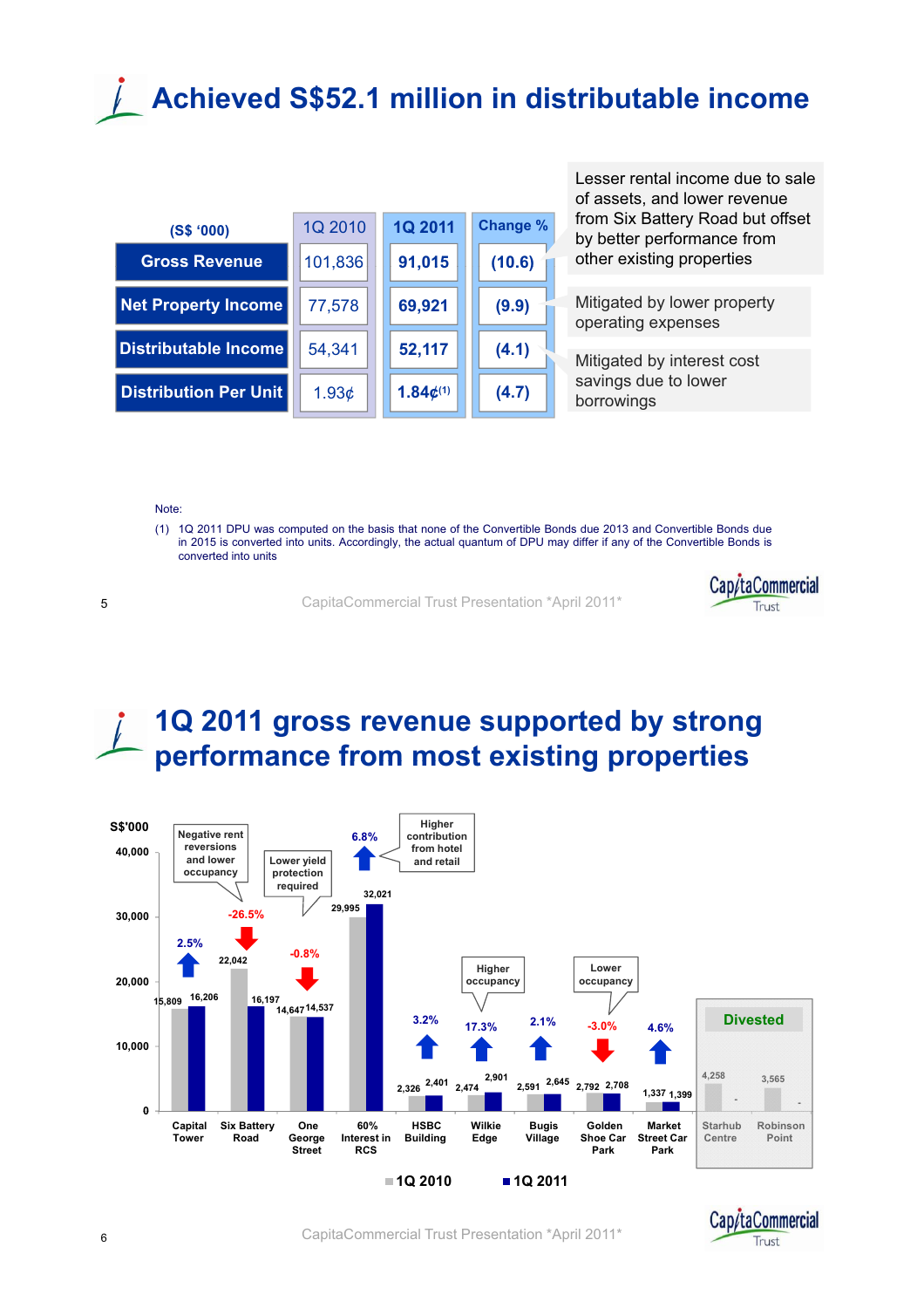### **1Q 2011 net property income decline mitigated by savings in property expenses**



<sup>7</sup> CapitaCommercial Trust Presentation \*April 2011\*



#### **Healthy Balance Sheet Total Assets at S\$6.0b, Adj. NAV at S\$1.47**

|                                      | 31 Mar 11<br><b>S\$'000</b> | 31 Dec 10<br><b>S\$'000</b> |
|--------------------------------------|-----------------------------|-----------------------------|
| Non-current assets                   | 5,556,686                   | 5,554,383                   |
| Current assets <sup>1</sup>          | 455,272                     | 641,784                     |
| <b>Total assets</b>                  | 6,011,958                   | 6,196,167                   |
| Current liabilities <sup>2</sup>     | 1,425,324                   | 986,290                     |
| Non-current liabilities <sup>3</sup> | 373,775                     | 936,136                     |
| <b>Net assets</b>                    | 4,212,859                   | 4,273,741                   |
| <b>Unitholders' funds</b>            | 4,212,859                   | 4,273,741                   |
| <b>NAV Per Unit 4</b>                | \$1.49                      | \$1.51                      |
| <b>Adjusted NAV Per Unit</b>         | \$1.47                      | \$1.47                      |

Notes: **Comparing Mar 11 against Dec 10**

(1) Lower current asset due to cash used to repay S\$100m MTN in Jan 2011 and payment of 2H 2010 distributable income

(2) Current liabilities higher mainly due to reclassification of S\$570.0 million term loan due March 2012 from non-current liabilities but offset by repayment of S\$100.0 million MTN in January 2011.

(3) Non-current liabilities lower due to the reclassification of S\$570.0 million term loan due March 2012 to current liabilities.

(5) NAV per unit was lower due to payment of 2H 2010 distributable income in February 2011

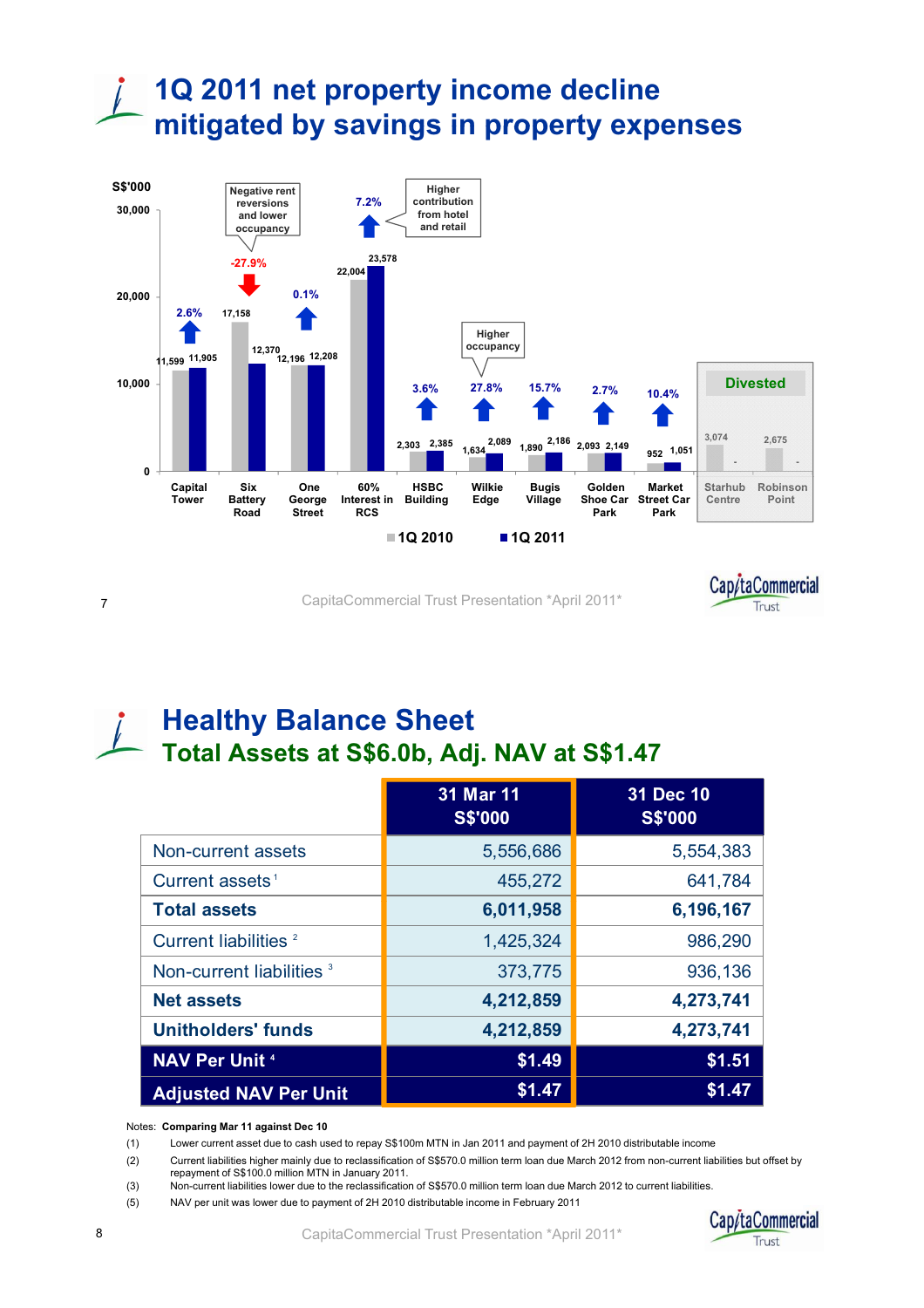## **Proactive capital management**

**Focus**:

- •• **Refinancing well ahead of debt maturity dates**
- **Diversifying sources of funding and extend debt maturities**
- **Financial flexibility to respond quickly to investment opportunities**

<sup>9</sup> CapitaCommercial Trust Presentation \*April 2011\*



#### **Put option exercised for S\$6 million of convertible bonds due 2013**



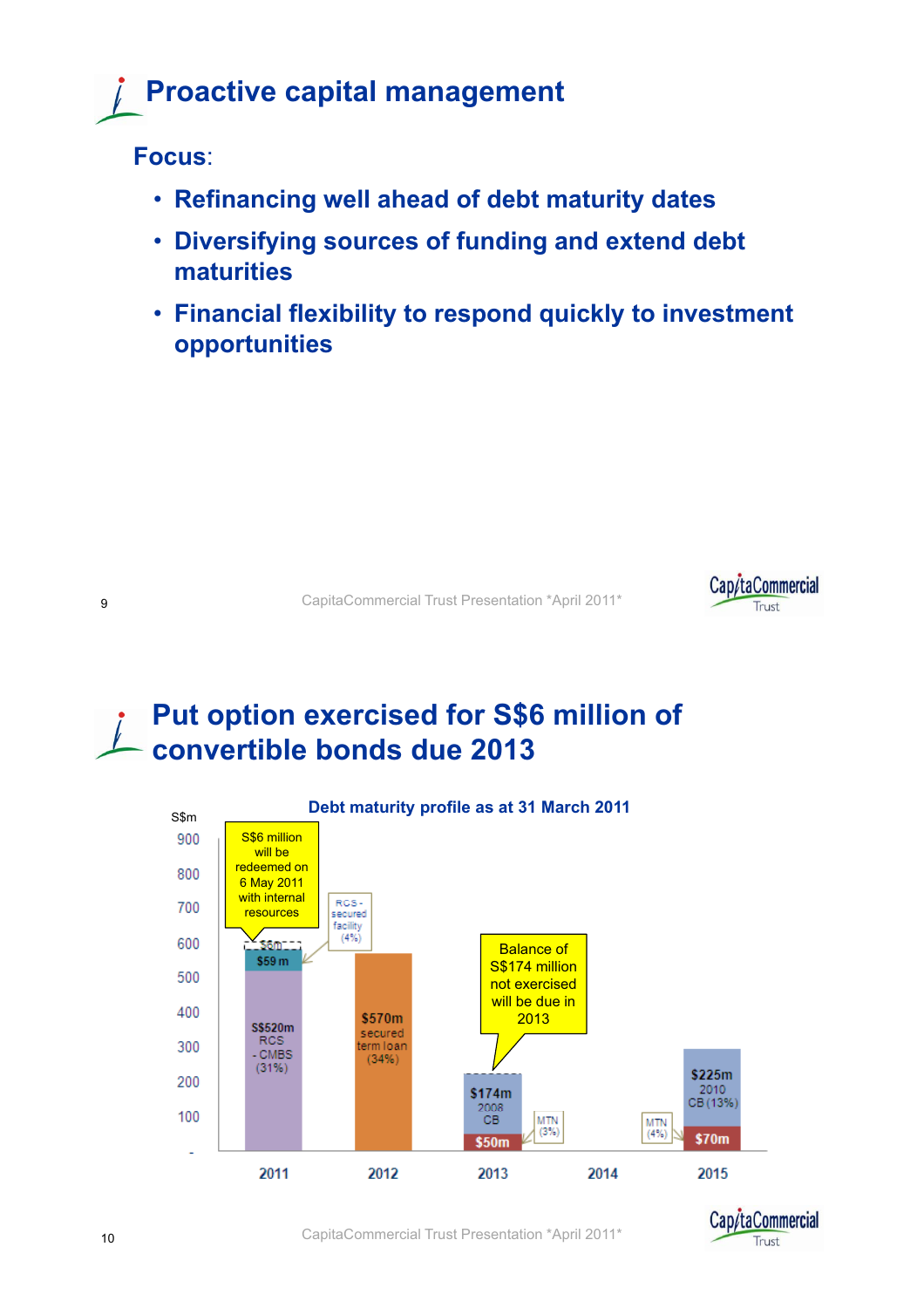#### **1Q 2011's financial indicators have generally**  improved or remained stable quarter-on-quarter

|                                                    | 1Q 2011            | 4Q 2010   | <b>Remarks</b>                                                    |
|----------------------------------------------------|--------------------|-----------|-------------------------------------------------------------------|
| <b>Total Gross Debts (S\$'m)</b>                   | 1,673.4            | 1,771.6   | <b>Improved</b>                                                   |
| <b>Gearing Ratio</b>                               | 27.8%              | 28.6%     | <b>Improved</b>                                                   |
| <b>Net Debt/EBITDA</b>                             | 5.3 times $^{(1)}$ | 4.7 times | $-0.6 \times$<br>(due to impact of lower YTD<br>EBITDA)           |
| <b>Unencumbered Assets</b><br>as % of Total Assets | $54.6\%^{(1)}$     | 56.0%     | $1.4\%$<br>(due to lower cash included<br>in unencumbered assets) |
| <b>Average Term to Maturity</b>                    | 1.3 years          | 1.4 years | $-0.1$ years<br>(due to passing of time)                          |
| <b>Average Cost of Debt</b>                        | 3.6%               | 3.6%      | <b>Stable</b>                                                     |
| <b>Interest Coverage</b>                           | 4.1 times          | 3.8 times | <b>Improved</b>                                                   |

Note:

(1) Cash was used to repay S\$100.0 million MTN debt and payment of 2H 2010 distribution income. This increased the Net Debt/EBITDA and Unencumbered Assets as % of Total Assets ratios.

11

CapitaCommercial Trust Presentation \*April 2011\*



## **Further enhanced financial flexibility**

- **Total number of unsecured assets : 7 out of 9**
- **Value of unsecured assets : S\$2.7 billion (50.2% of total value of investment properties)**
- **S\$1.9 billion untapped balance from S\$2.0 billion multicurrency medi t t um erm note programme**



**Cap/taCommercial** 

Truct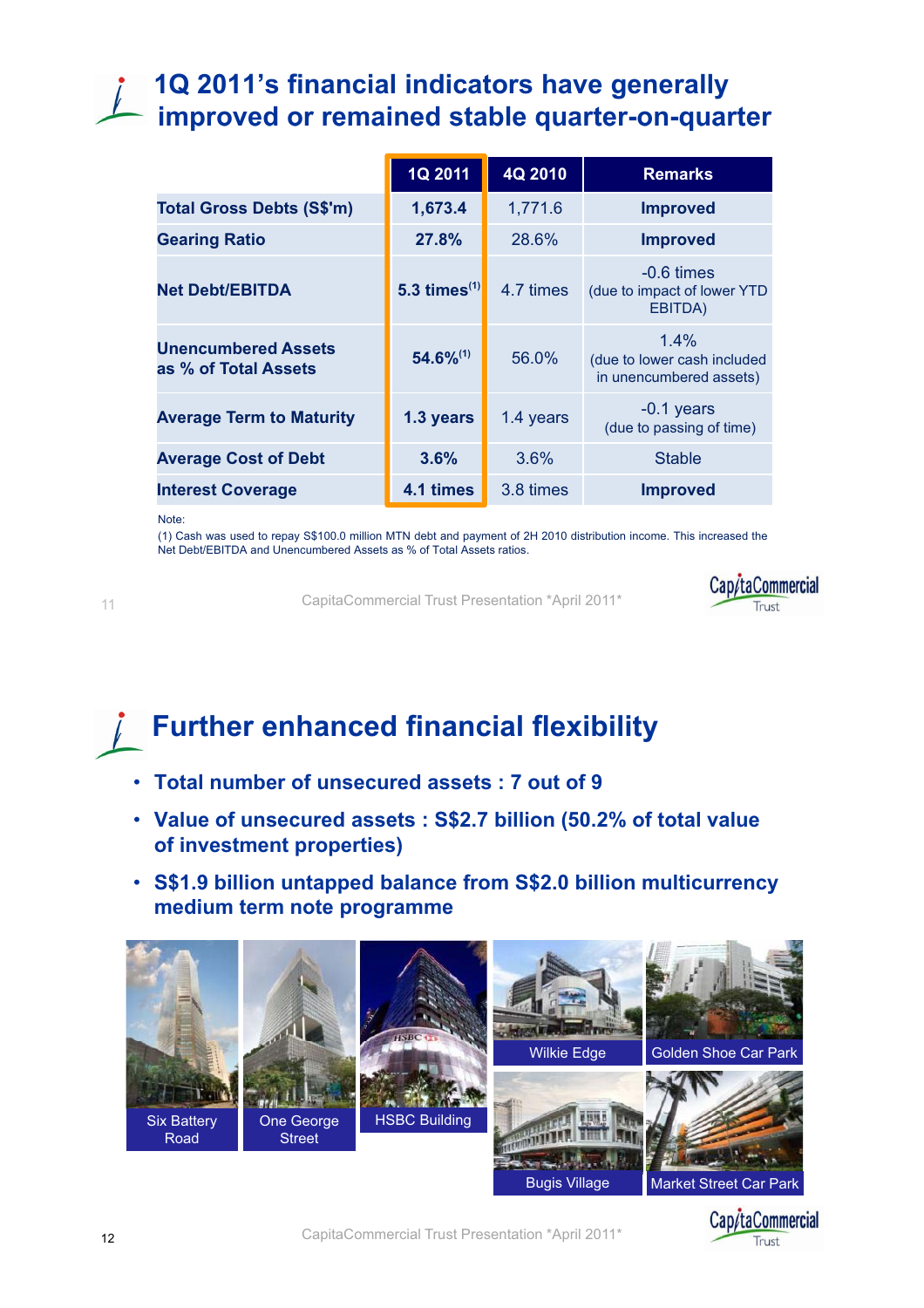### **Fixed/Floating Interest Rate Profile Low exposure to interest rate risk**

#### **Borrowings on Floating Rate**



•Fixed rate borrowings is 85% - provides certainty of interest expense



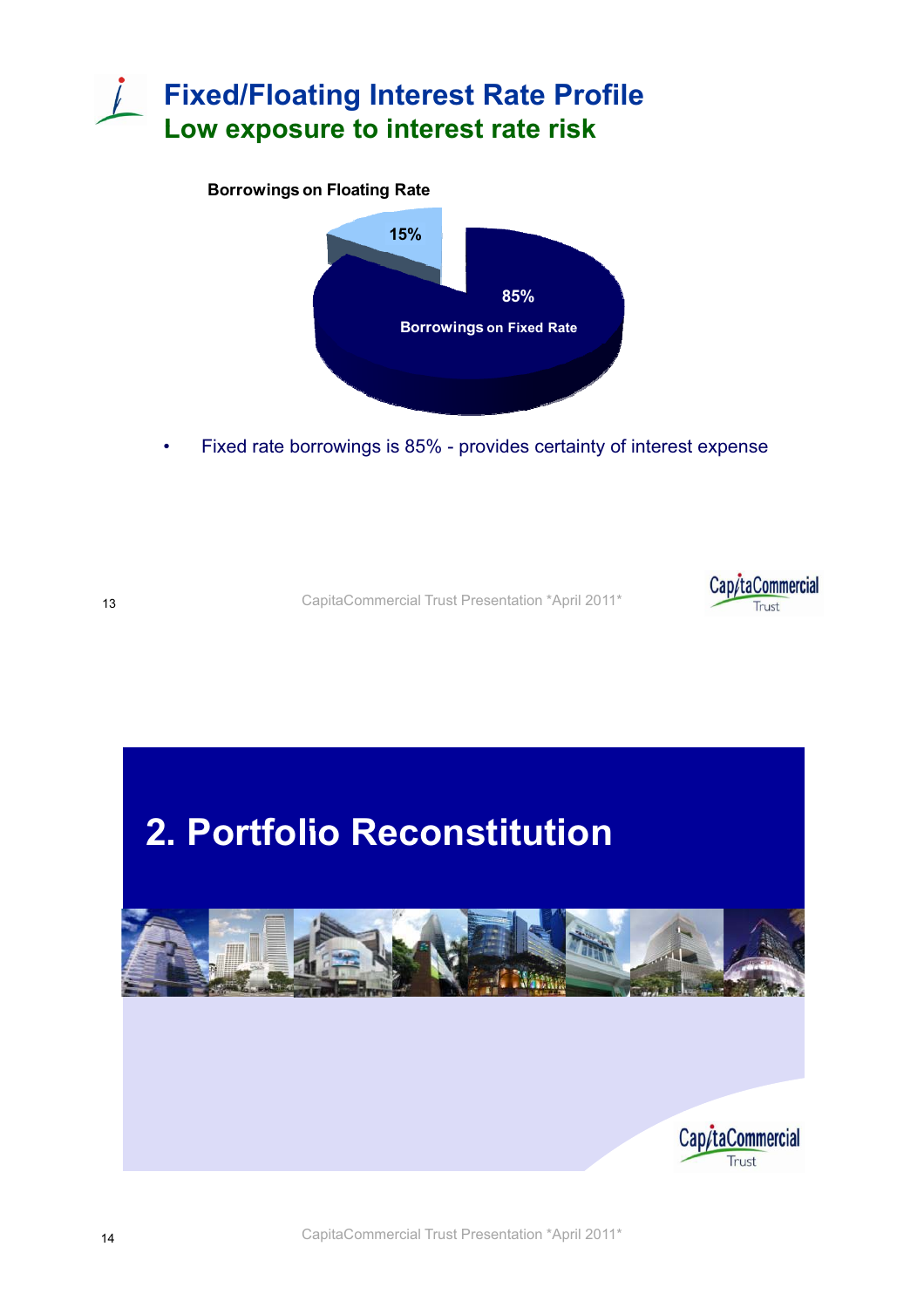### **Portfolio reconstitution Redevelopment of Market Street Car Park**



## **About Market Street Car Park**

|                            | <b>Property Factsheet</b><br>(as at 31 Mar 2011)                                   |
|----------------------------|------------------------------------------------------------------------------------|
| <b>Address</b>             | 146 Market Street, Singapore 048945                                                |
| Site area                  | 58,970 sq ft                                                                       |
| Land title                 | Leasehold estate expiring 31 Mar 2073                                              |
| Net lettable area          | 25,400 sq ft (excluding car park area)                                             |
| Valuation                  | S\$48.6 million (as at 31 Dec 2010)<br><1% of CCT's portfolio valuation            |
| Net property income        | About 1% of portfolio                                                              |
| <b>Committed occupancy</b> | $100\%$                                                                            |
| <b>Tenants</b>             | 23                                                                                 |
| Car park lots              | 704 ( $2nd$ to $8th$ storeys)                                                      |
| Awards                     | Green Mark certified by Building and<br><b>Construction Authority of Singapore</b> |

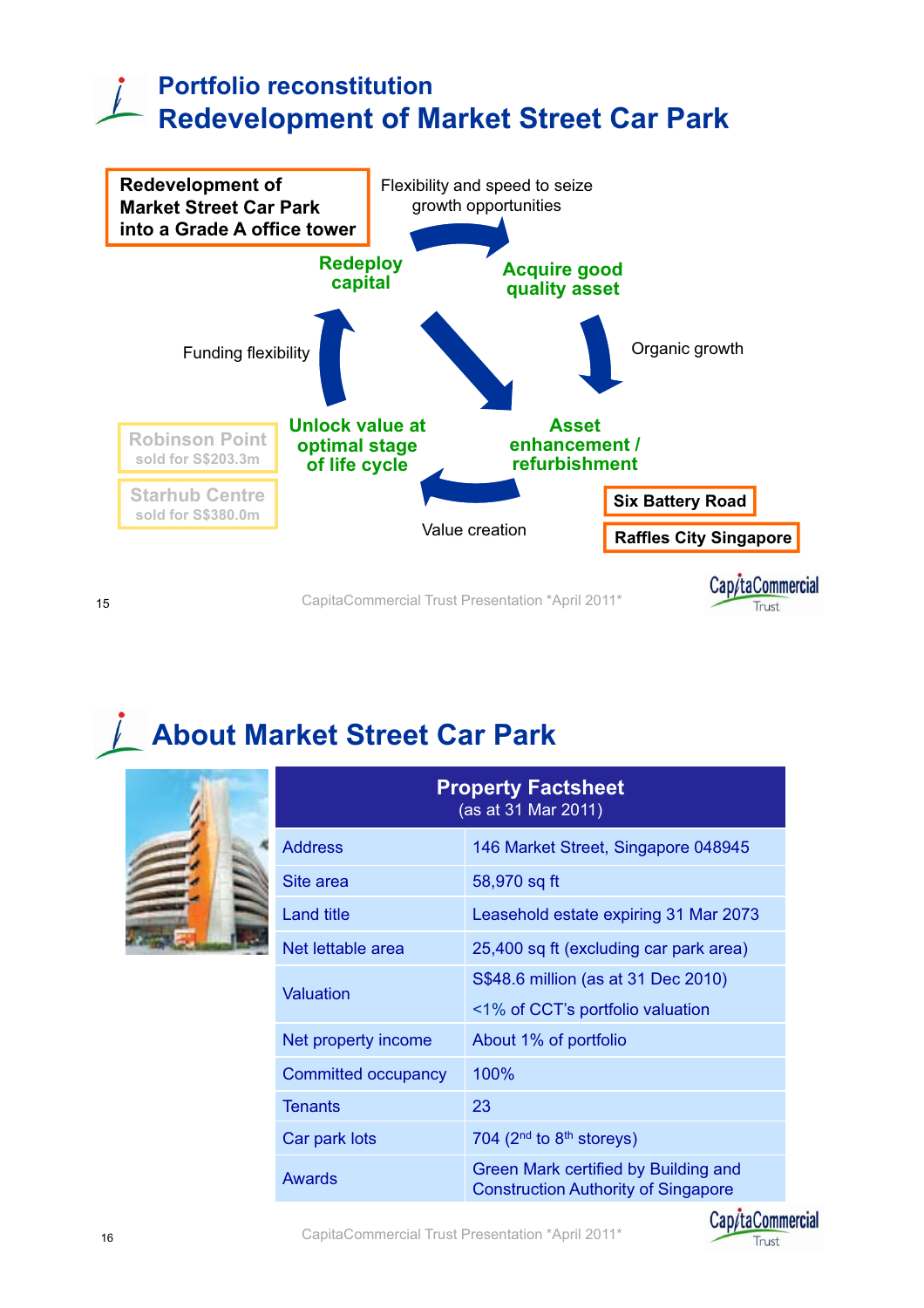## **Enhancement in Land Use**

- Land use restriction for Market Street Car Park zoned as "Transport Facilities" will be rezoned to "Commercial Use"
- The rezoning is subject to two conditions:
	- Payment by the lessee (CCT) of 100% of the **enhancement in land value** as assessed by the Chief Valuer in a spot valuation
	- **No extension** of the existing land lease (62 years)





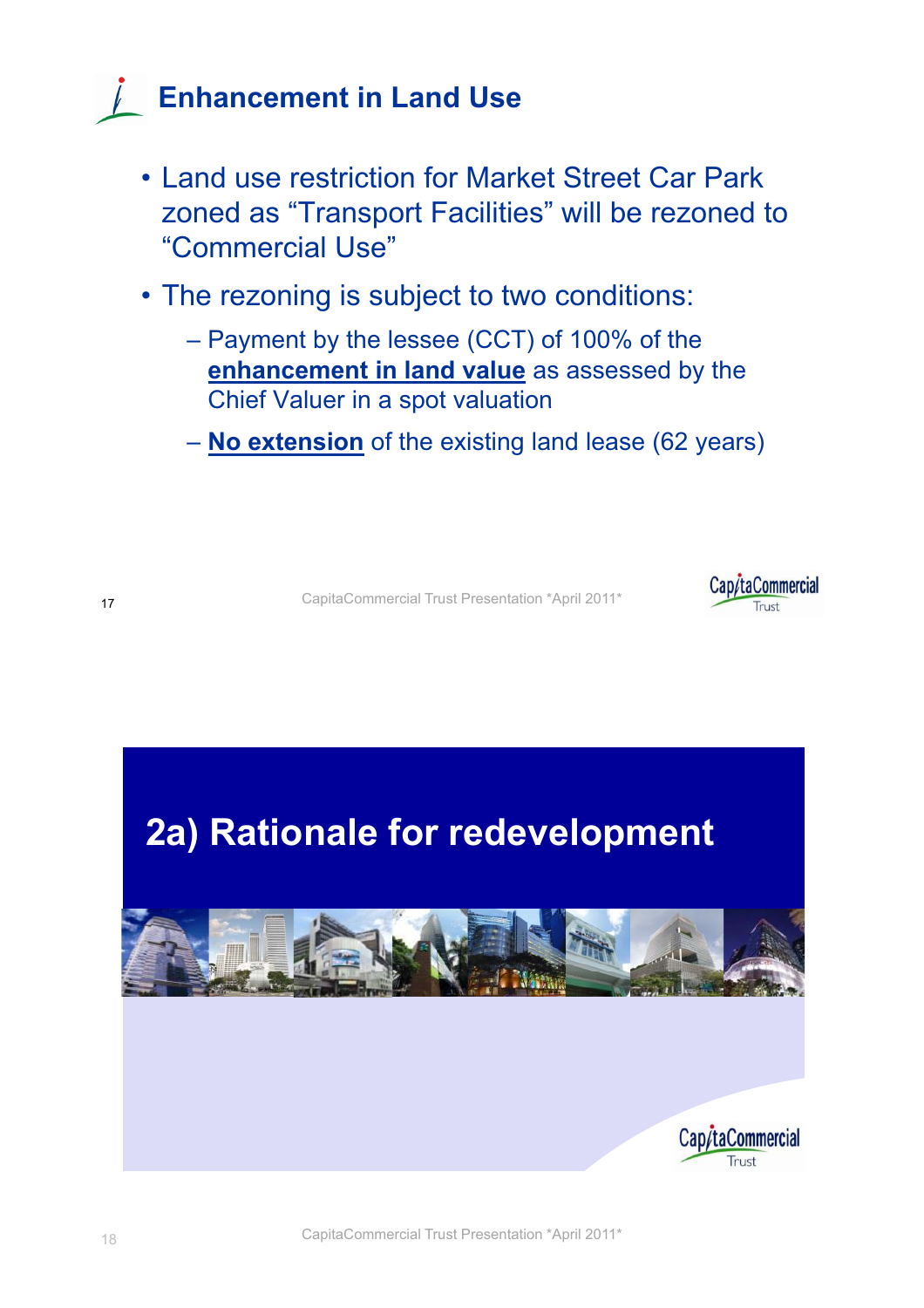## **Redevelopment rationale/considerations**

#### **In line with CCT's portfolio reconstitution strategy**

- 1) Converting from car park to office use maximises land use for **this prime site**
- **2) Increase presence in Raffles Place area**
- **3) Financial considerations**

#### **Market environment is compelling**

- **4) No other Grade A office buildings in CBD completing in 2014**
- **5) Office demand expected to increase on the back of economic growth**
- **6) Positive trends in office rents**

<sup>19</sup> CapitaCommercial Trust Presentation \*April 2011\*



# **1) Proposed redevelopment for Market Street Car Park:**

|                            | An ultra-modern Grade A office tower                                                                                                                                         |
|----------------------------|------------------------------------------------------------------------------------------------------------------------------------------------------------------------------|
| <b>Design</b>              | Mr. Toyo Ito, internationally-<br>acclaimed architect and winner of<br>multiple awards, including the Royal<br>Gold Medal by RIBA (Royal Institute<br>of British Architects) |
| <b>Tenure</b>              | 99 years from 1 April 1974                                                                                                                                                   |
| <b>Estimated GFA</b>       | 887,000 sq ft (including bonus GFA)                                                                                                                                          |
| <b>Estimated NLA</b>       | 720,000 sq ft                                                                                                                                                                |
| <b>Typical floor plate</b> | $20,000 - 25,000$ sq ft                                                                                                                                                      |
| <b>Max. height control</b> | 245 m (same as new office buildings at<br>Marina Bay)                                                                                                                        |
| No. of storeys             | About 40                                                                                                                                                                     |
| <b>Target completion</b>   | Before end-2014                                                                                                                                                              |



*Image based on artist's impression only. Actual design may be subject to change without notification.*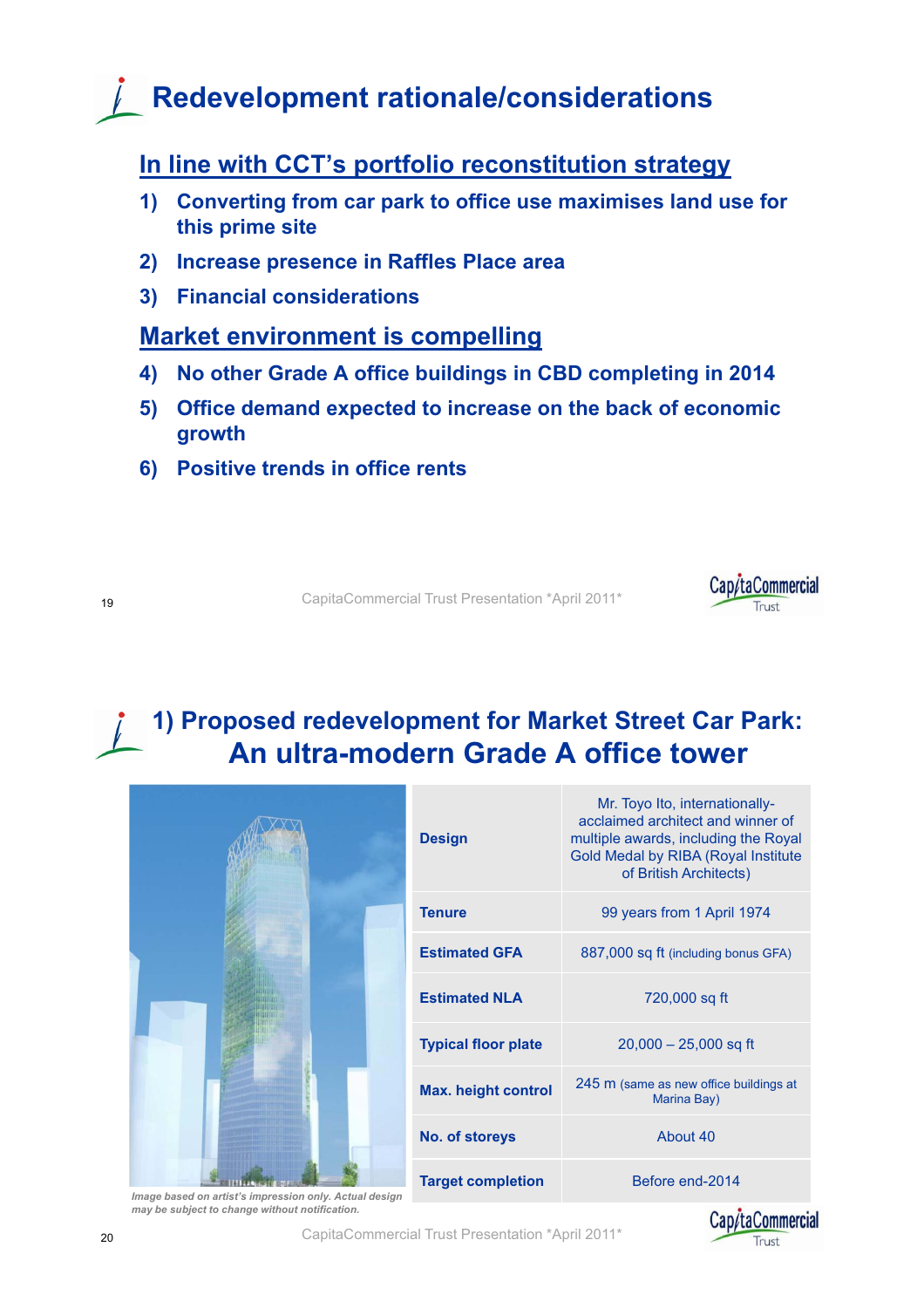### **2) Enhance CCT's position as the dominant office owner in the Raffles Place area**



#### **Attractiveness of Market Street site**

- In the heart of Singapore's **Central Business District,** and close to Marina Bay
- Excellent connectivity to public transportation network and amenities
- Island site with high visibility

<sup>21</sup> CapitaCommercial Trust Presentation \*April 2011\*



## **3) Financial feasibility of the project**

| <b>Estimated Total Project</b><br><b>Development Cost</b><br>(including differential premium based<br>on unexpired land lease of 62 years<br>and other costs) | S\$1.4 billion<br>(c. S\$1,900 per square foot<br>based on net lettable area) |
|---------------------------------------------------------------------------------------------------------------------------------------------------------------|-------------------------------------------------------------------------------|
| <b>Stabilised Yield</b>                                                                                                                                       | More than 6% per annum                                                        |

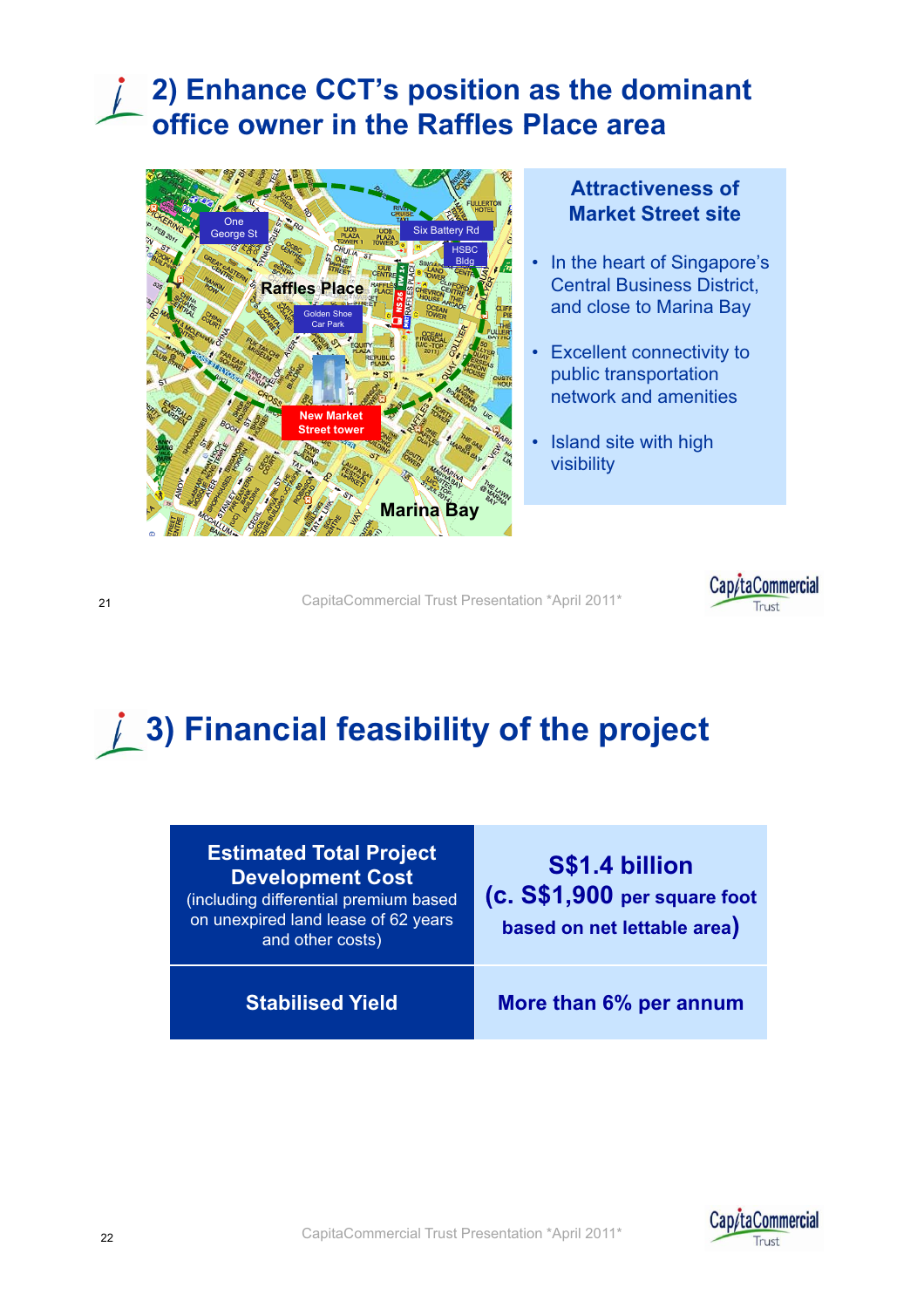### **4) No other new office supply in 2014: Completion of redevelopment to meet demand**



Notes:

(1) Central Area comprises 'The Downtown Core', 'Orchard' and 'Rest of Central Area' (2) 2010 to 2012 supply has not taken into consideration the estimated 1.7 million square feet of office space that will be converted to residential use

Source: Consensus Compiled from CBRE, JLL, Nomura (Jan '11), CLSA (Apr'11)

<sup>23</sup> CapitaCommercial Trust Presentation \*April 2011\*



Trust

#### **5) Stable GDP growth expected to increase demand for office space**



*Source: Ministry of Trade and Industry, Bloomberg, Consensus Forecast (Apr 2010 ) for 2011-2012 Forecast, EIU for 2013-2015 Forecast* Cap/taCommercial

CapitaCommercial Trust Presentation \*April 2011\*

24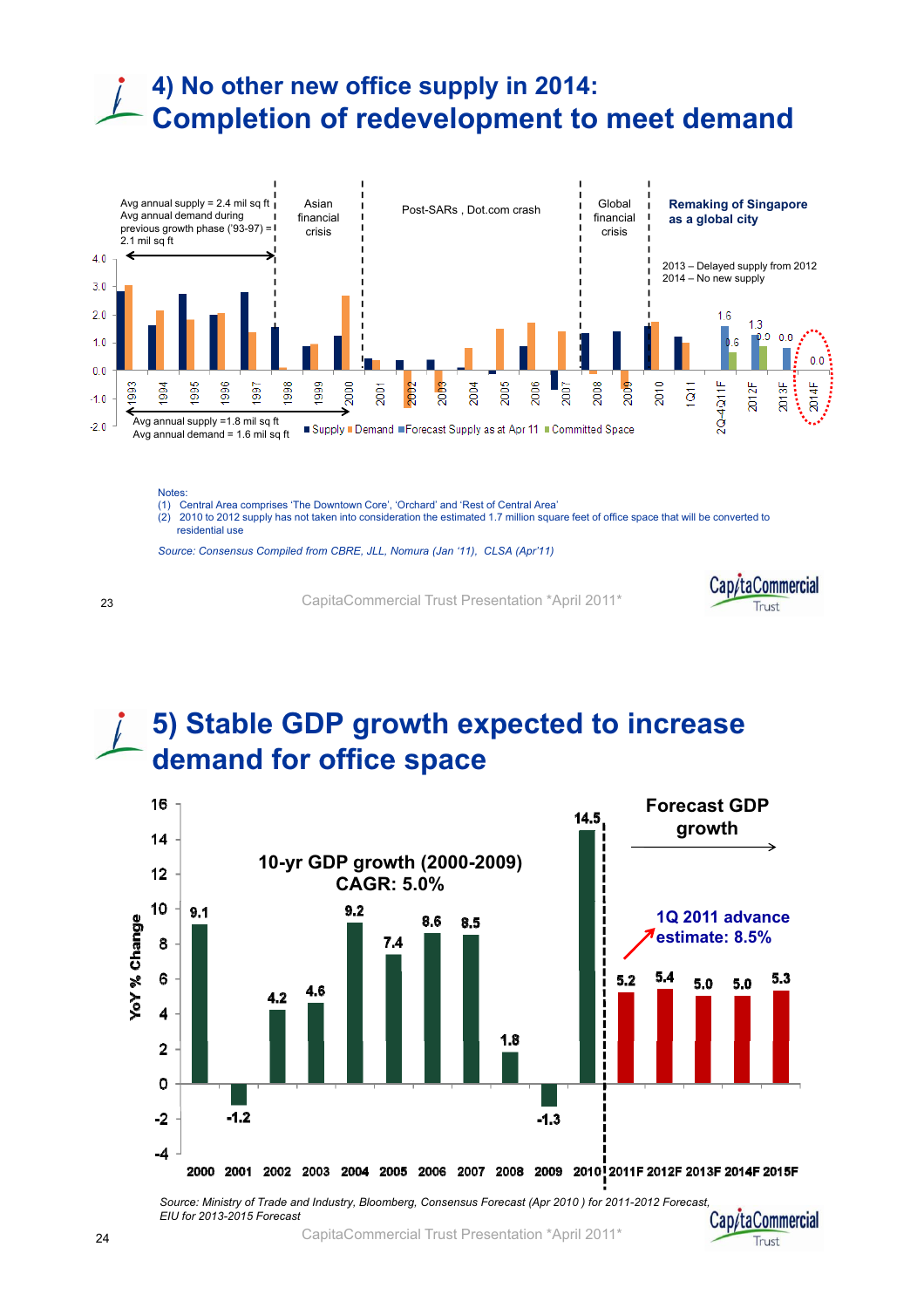### **6) Unprecedented highs achieved in 2008 due to lack of supply**



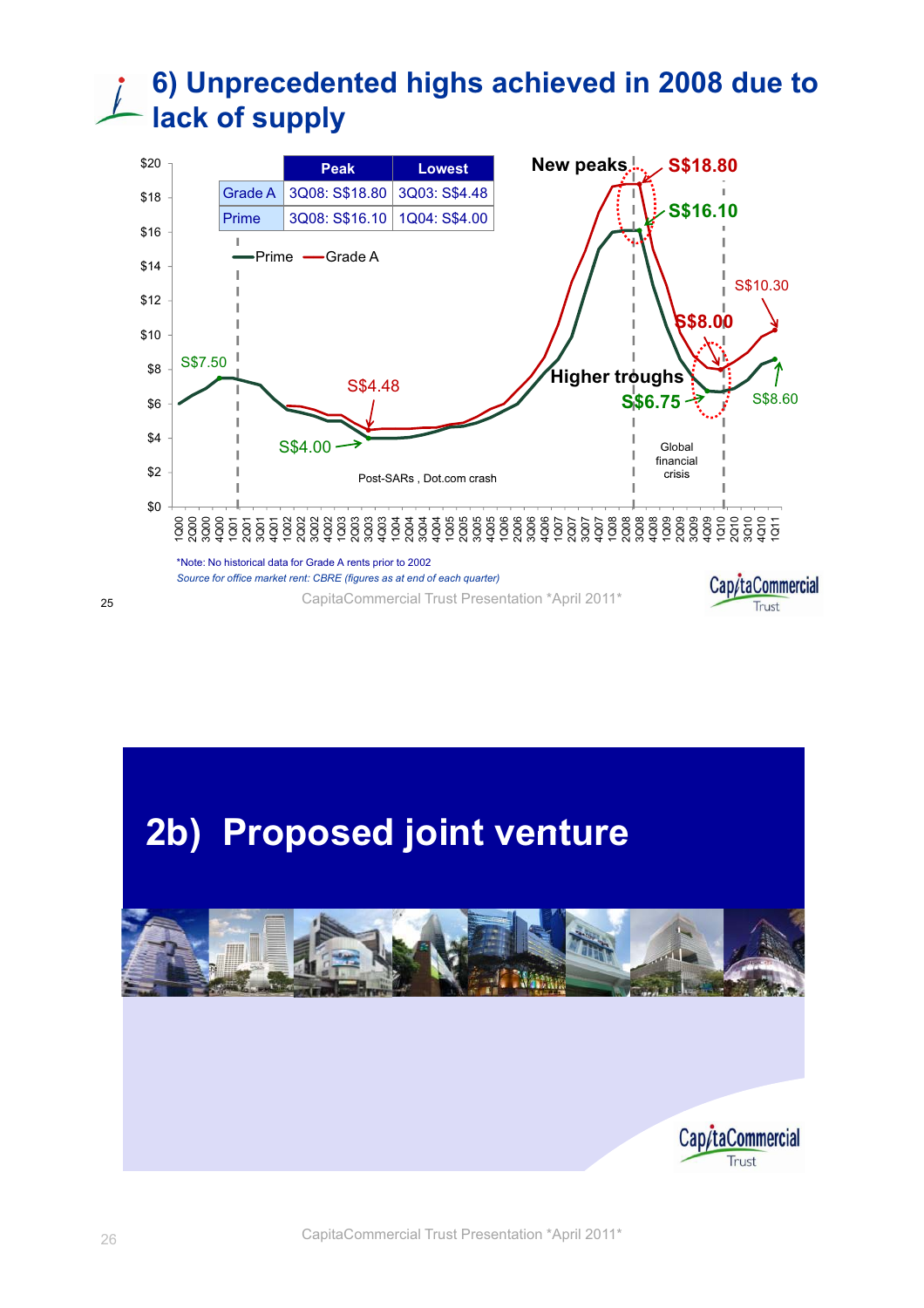#### **Joint venture partner needed as total project cost exceeds 10% of CCT total assets**

According to the Property Fund Guidelines issued by the Monetary Authority of Singapore,

• *"The total contract value of property development activities undertaken and investments in uncompleted property developments should not exceed 10% of the property fund's deposited p p y[ ] roperty [total asset size]."*

| <b>Estimated total project</b> | <b>CCT's total asset size</b> | 10% of CCT's   |
|--------------------------------|-------------------------------|----------------|
| development cost               | as at 31 Mar 2011             | total assets   |
| S\$1.4 billion                 | S\$6.0 billion                | S\$601 million |

<sup>27</sup> CapitaCommercial Trust Presentation \*April 2011\*



**Proposed joint venture\* with CapitaLand CCT to hold 40% in the special purpose vehicle**



**\*Joint venture terms & conditions to be finalised.**

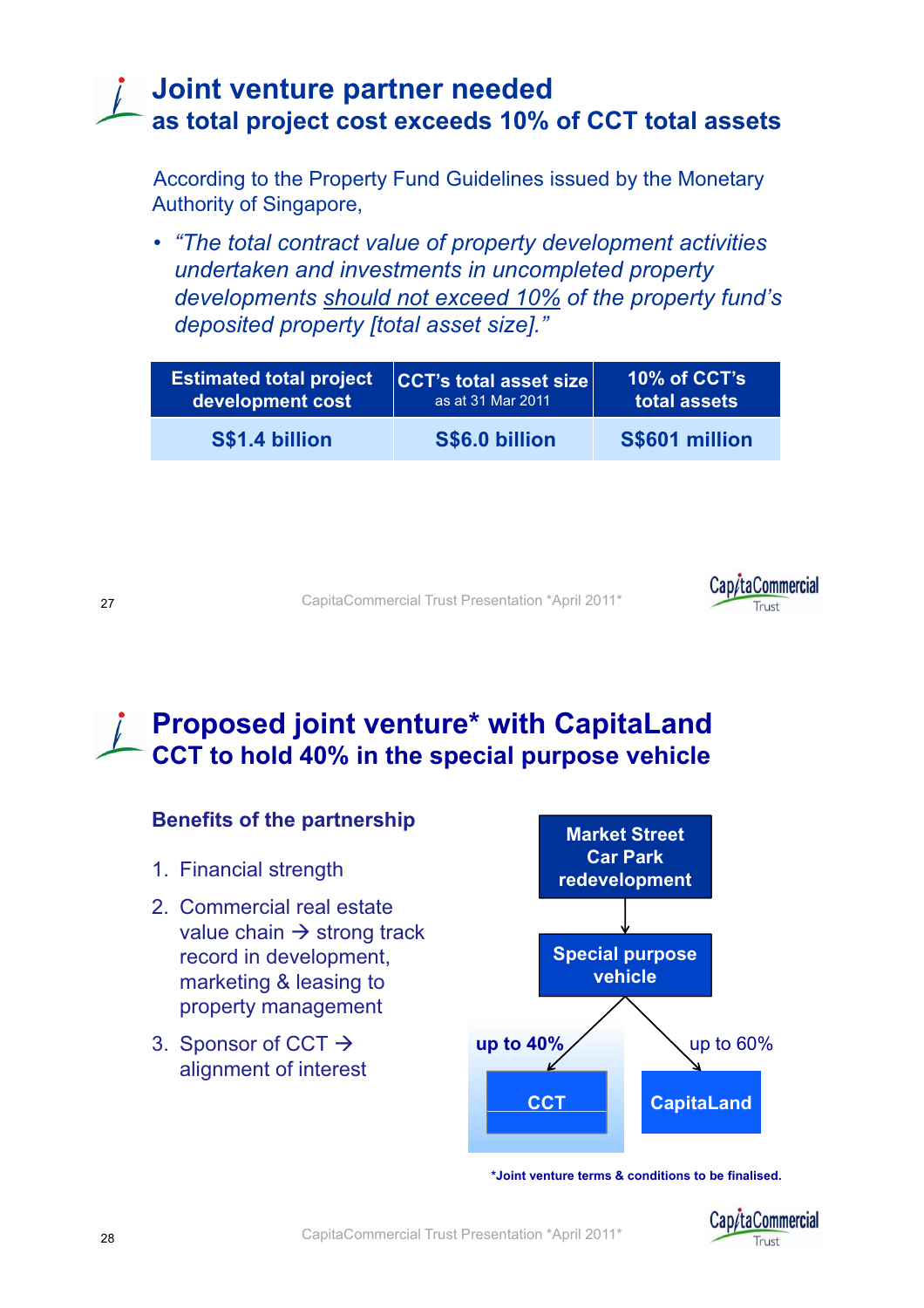## **CCT's capital commitment**

| <b>Estimated total project development cost</b>                        | S\$1.4 billion |
|------------------------------------------------------------------------|----------------|
| CCT (40% stake)                                                        | S\$560 million |
| S\$560 million to be funded in stages<br>(from 2011 to 2015)           |                |
| 2011 commitment for CCT expected to be<br>about S\$335 million         |                |
| CCT's pro forma gearing will not exceed 31%<br>(on project completion) |                |
|                                                                        |                |



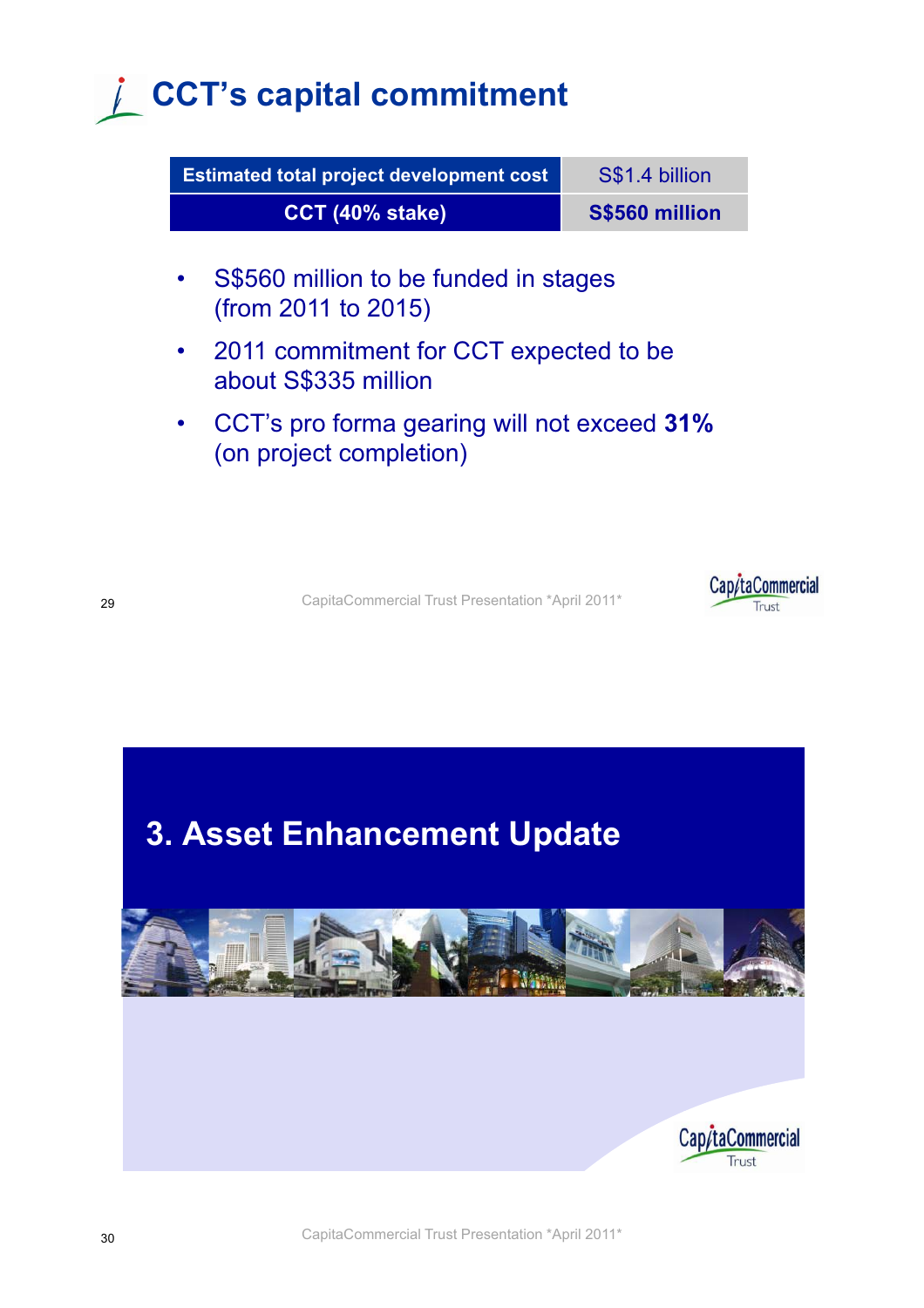### **Six Battery Road: Strong pre-commitment for upgraded space available in 2011**

|                                                                                                                                   | <b>Upgraded space targeted for</b><br>handover in 2011 |                     | <b>Pre-commitment for upgraded</b><br>space in 2011 |                   |  |
|-----------------------------------------------------------------------------------------------------------------------------------|--------------------------------------------------------|---------------------|-----------------------------------------------------|-------------------|--|
| Q1 2011                                                                                                                           | 76,100 sq ft                                           |                     | 48,800 sq ft                                        | 64%               |  |
| Q4 2010 (projected)                                                                                                               | 65,600 sq ft                                           |                     | 34,000 sq ft                                        | 52%               |  |
|                                                                                                                                   | <b>Upgrading Works</b>                                 |                     | <b>Commencement</b>                                 | <b>Completion</b> |  |
| Ground Floor (Phase 1)<br>• Main Lobby & Concierge<br>• Vertical Garden<br>• Lift Lobbies<br>• Turnstiles                         |                                                        |                     | November 2010<br>March 2011<br>(Completed)          |                   |  |
| Basement "Green" Room                                                                                                             |                                                        |                     | Q1 2011                                             | Q2 2011           |  |
| Driveway/Drop-off Point                                                                                                           |                                                        |                     | Q <sub>2</sub> 2011                                 | Q3 2011           |  |
| <b>Mechanical works</b><br>• Chiller<br>• Wind Turbine<br>• Solar Light Tubes                                                     |                                                        | Q <sub>2</sub> 2011 |                                                     | Q1 2012           |  |
| Upper Floors (in phases)<br>• Lift lobbies & Restrooms<br>• Variable air volume (VAV) & CO2 sensors<br>• Increased ceiling height |                                                        |                     | Q1 2011                                             | Q4 2013           |  |

CapitaCommercial Trust Presentation \*April 2011\*

Cap/taCommercial Trust

#### 31

## **Official opening of "Rainforest Rhapsody"**

#### **The first and largest indoor vertical g gp arden in Singapore's CBD**

**Unveiled on 24 March 2011:**

#### **Positive feedback received from tenants on the revitalised lobby:**

*"The green wall is just spectacular – I couldn t' take my eyes off it. Congratulations! It's so nice to walk in every morning and see that. The whole public area including the lift lobbies look and feel classy."*

– Ms Molly Teo, Värde Partners Asia Pte Ltd

*(Right)* Unveiling of *Rainforest Rhapsody* with Guest-of-Honor Senior Minister of State Ms Grace Fu and renowned French botanist Dr Patrick Blanc, together with CCL CEO Mr Chong Lit Cheong and CCTML CEO Ms Lynette Leong



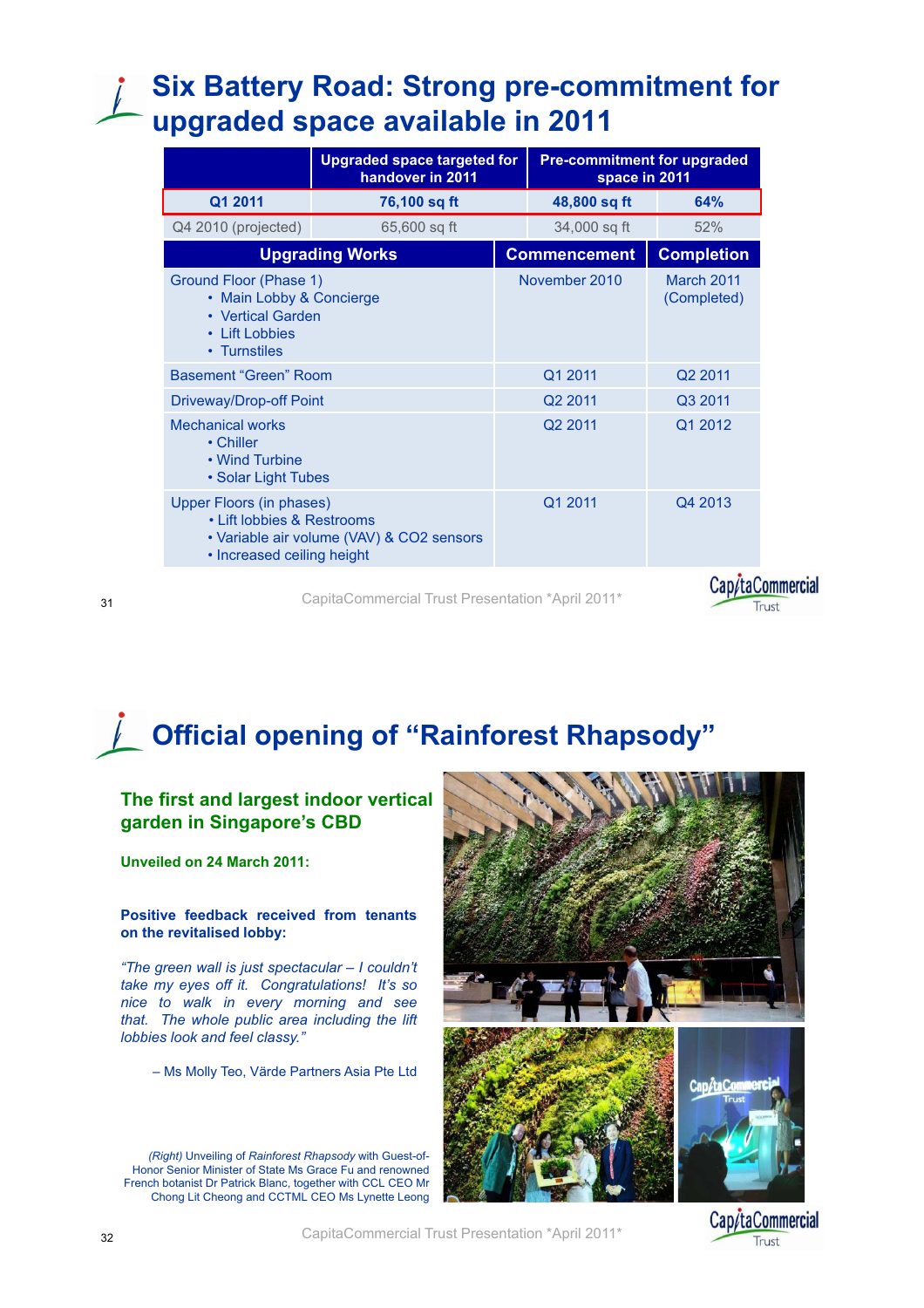

<sup>33</sup> CapitaCommercial Trust Presentation \*April 2011\*

### **Consistent portfolio performance**

- **Portfolio committed occupancy rate at 98.2% as at 31 March 2011**
	- Slight decrease due to space taken out at Six Battery Road
- **Signed new office and retail leases and renewals of around 156 000 square feet from Jan 156,000Jan – Mar 2011**
	- For 1Q 2011, tenants include:
		- JPMorgan Chase Bank, N.A. (Banking & Financial Services)
		- Mizuho Corporate Bank, Ltd.(Banking & Financial Services)
		- BlueCrest Capital Management (Singapore) Pte. Ltd. (Financial Services)
		- Mont D'or Petroleum Singapore Pte. Ltd. (Business Consultancy)
	- Key sectors of these new leases and renewals: Banking & Financial Services

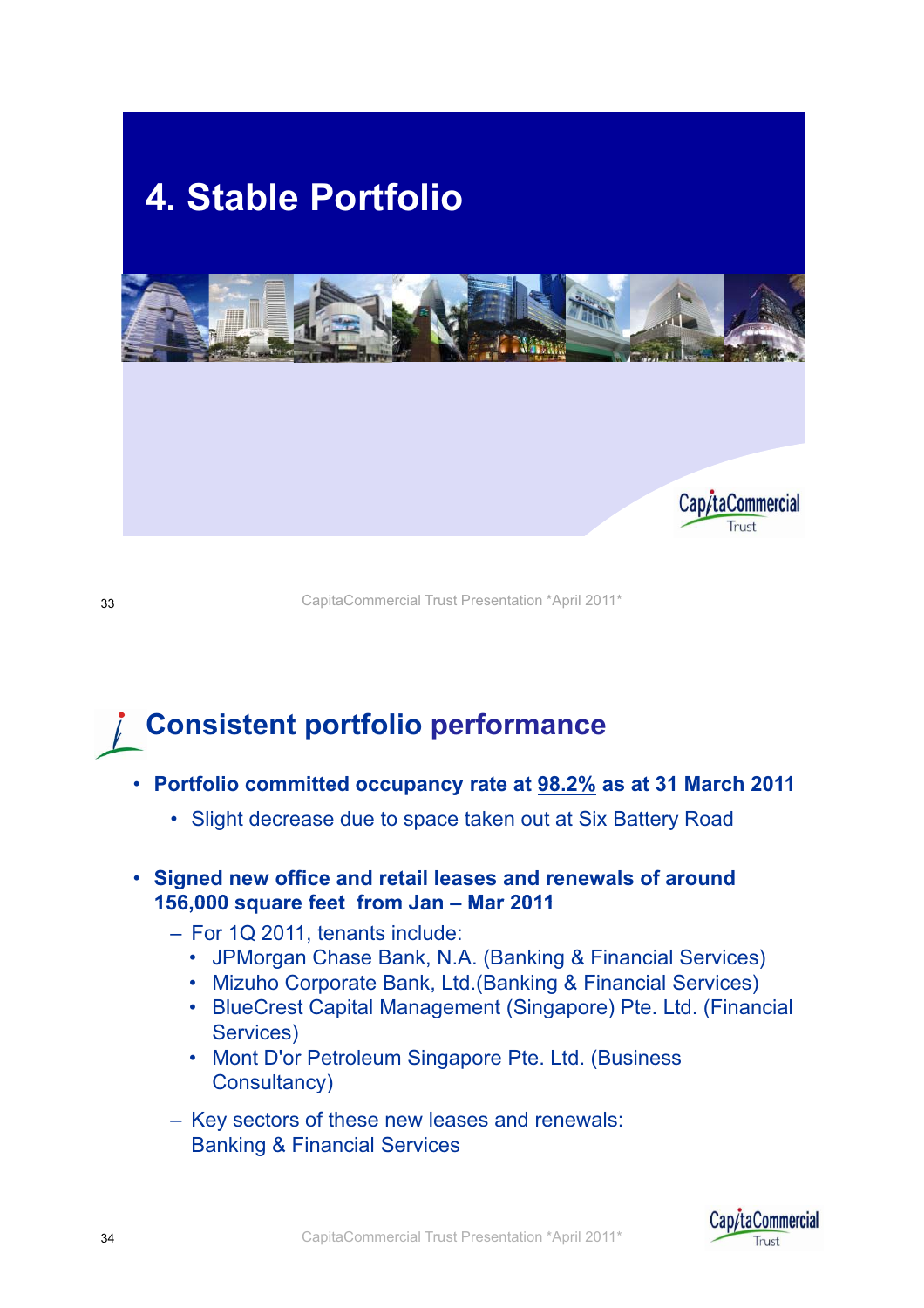## **CCT's Grade A offices and portfolio near 100% occupancy**

|           | CCT Committed Occupancy Level   Industry Statistics Occupancy Level<br>Grade A Office 1Q2011 98.1% 2 4Q2010 99.9% 1Q2011 95.2% 2 4Q2010 97.3%<br>1Q2011 98.2% 4Q2010 99.3% 1Q2011 94.4% 4Q2010 95.3% |  |  |  |  |  |  |
|-----------|------------------------------------------------------------------------------------------------------------------------------------------------------------------------------------------------------|--|--|--|--|--|--|
|           |                                                                                                                                                                                                      |  |  |  |  |  |  |
| Portfolio |                                                                                                                                                                                                      |  |  |  |  |  |  |



#### **CCT's Committed Occupancy Since Inception**

#### **Top ten blue-chip tenants**(1) **contribute about 44% of monthly gross rental income**



Note:

(1) Based on gross rental income for Mar 2011 (excluding retail turnover rent) .

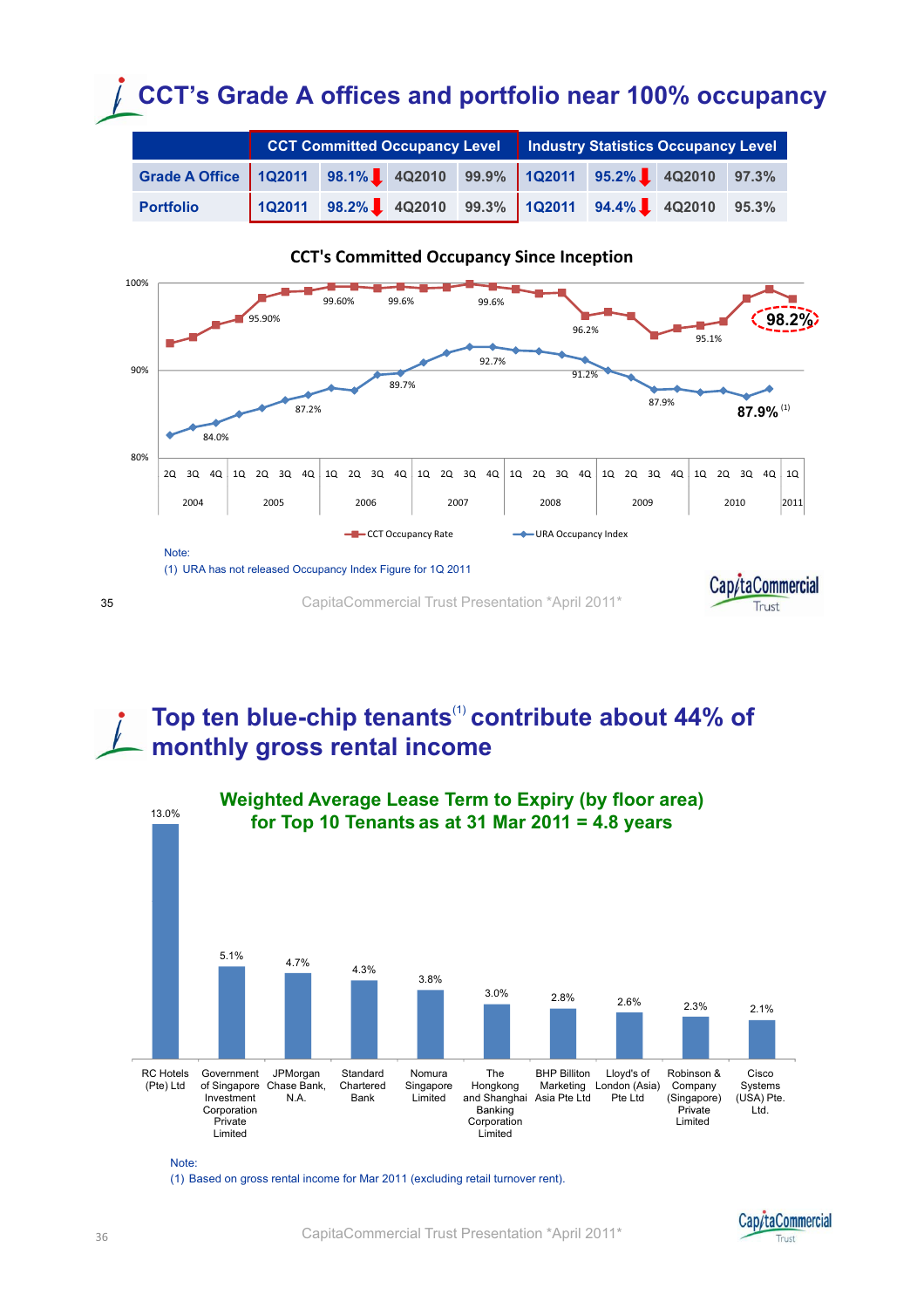# **Well spread portfolio lease expiry profile**

**Lease expiry profile as a percentage of monthly gross rental income**(1) **for March 2011**



#### **Balance between extending office lease expiries and opportunity to capture market recovery**



## **Office lease expiry profile as a percentage of**

Average office portfolio rent as at 31 March 2011 is \$7.94 per square foot

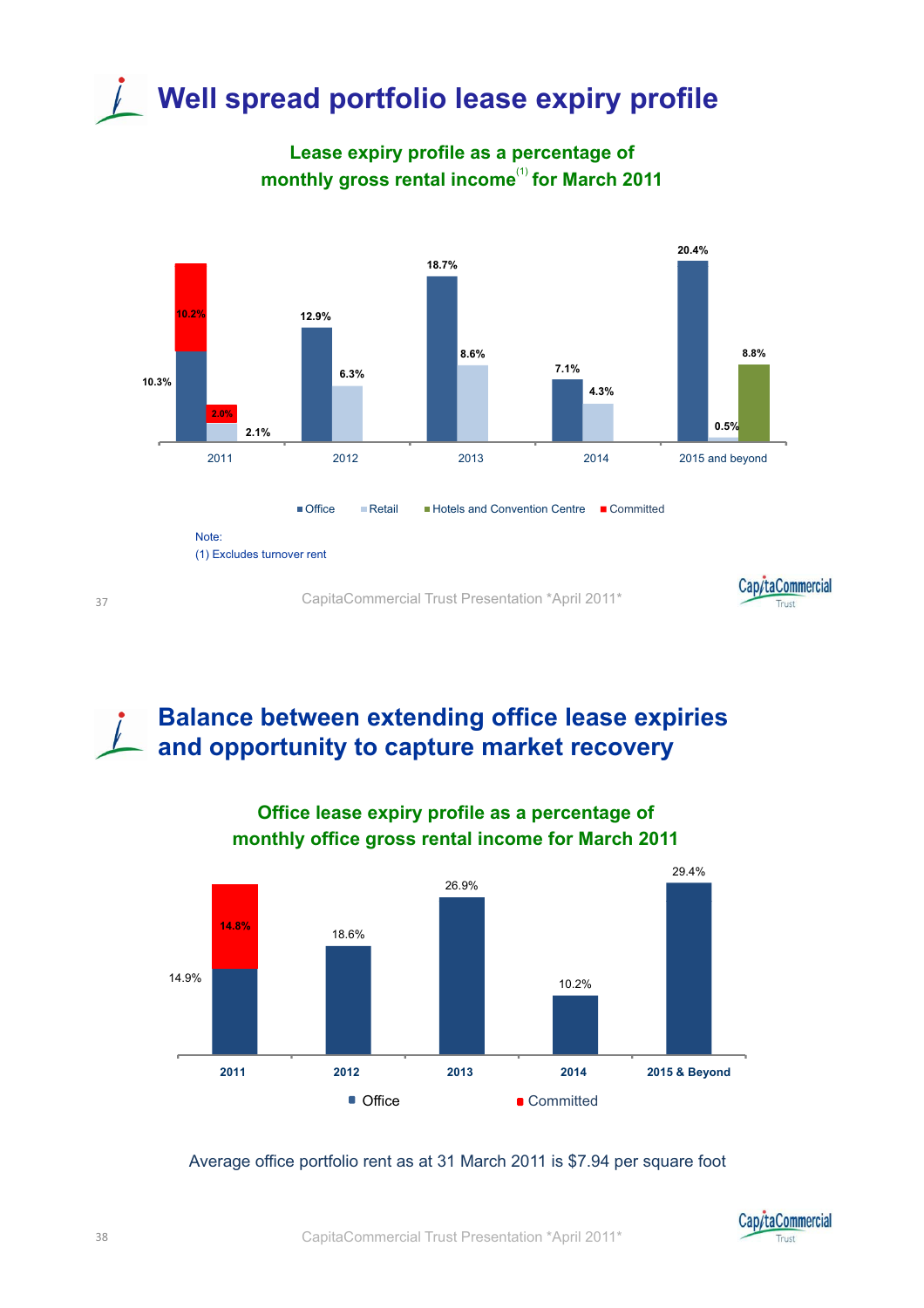### **Undertaken measures to mitigate risks**

#### **1Q 2011 Industry Statistics**(1) **– Grade A Office Average Market Rent: S\$10.30 psf Prime Office Average Market Rent: S\$ 8.60 psf**



**2011**

CapitaCommercial Trust Presentation \*April 2011\*



#### **Positioning leasing strategy to benefit from**  *office market recovery upon lease expiry*



(2) Has embedded yield protection of 4.25% p.a., based on purchase consideration of S\$1.165 billion until 10 July 2013 from CapitaLand. This eliminates<br>downside rental risk for One George Street during the yield protection



39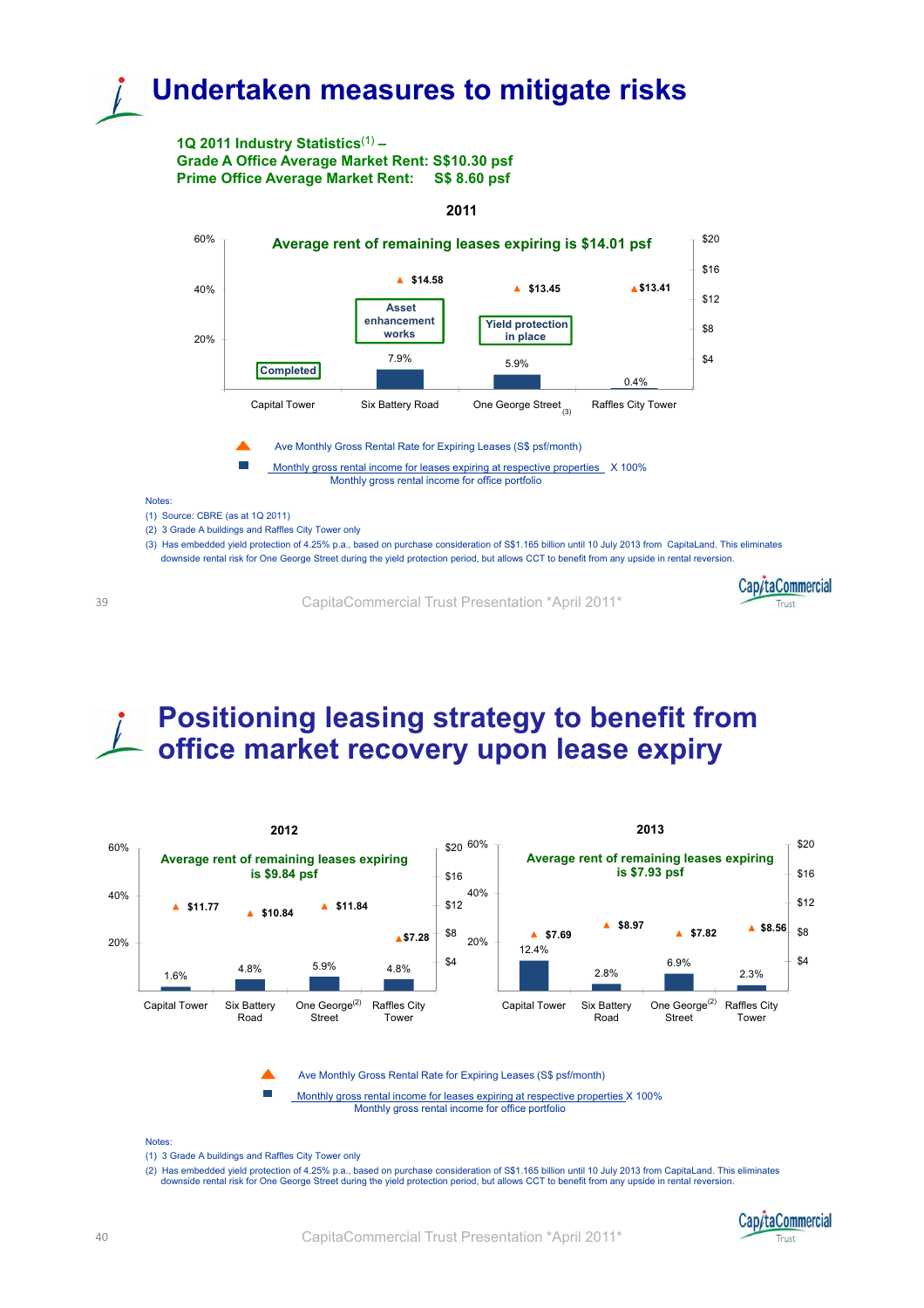

<sup>41</sup> CapitaCommercial Trust Presentation \*April 2011\*

**Summary**

- **1Q 2011 distributable income down by 4.1%**
	- Due to sale of assets and negative rent reversion at Six Battery Road, mitigated by better performance of other properties and reduced operating expenses and cost
- **P tf li tit ti t t Portfolio reconstitution strategy**
	- Value creation through the redevelopment of Market Street Car Park
	- Asset enhancement initiative at Six Battery Road achieving credible pre-commitment and rental rates
- **Stable portfolio performance**
	- Committed occupancies higher than market levels
- **Continue to focus on investment opportunities in Singapore**
- **Continue to adopt proactive capital management**

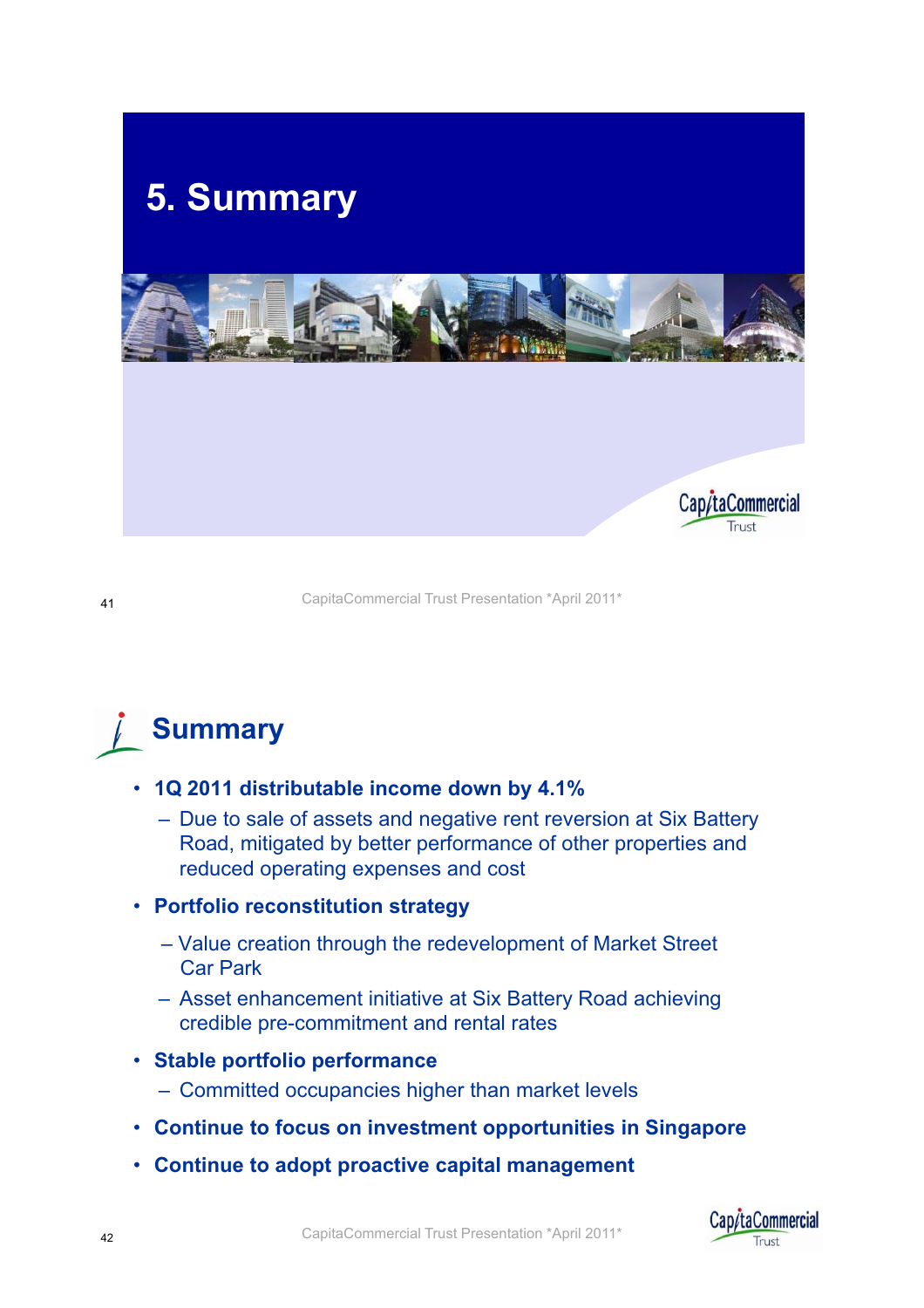

<sup>43</sup> CapitaCommercial Trust Presentation \*April 2011\*

#### $\int$ **Singapore's First Listed Commercial REIT**

| Listing                                                            | May 2004 on Singapore Exchange Securities Trading Limited                                                                                                                           |
|--------------------------------------------------------------------|-------------------------------------------------------------------------------------------------------------------------------------------------------------------------------------|
| Portfolio<br>- Singapore                                           | Nine quality commercial assets in the Central Area of Singapore<br>Three Grade A offices and one prime office, three mixed-use<br>properties, and two multi-storey car parks in CBD |
| <b>Total Net Lettable Area</b><br><b>Total number of Tenants</b>   | About 3 million sq ft<br>More than 400 (office and retail)                                                                                                                          |
| <b>Investments</b><br>- Malaysia<br>(less than 5% of total assets) | 30% stake in Quill Capita Trust who owns ten commercial<br>properties in Kuala Lumpur, Cyberjaya and Penang<br>7.4% stake in Malaysia Commercial Development Fund Pte. Ltd.         |
| <b>Total assets</b>                                                | S\$6.0 billion (US\$4.8 billion)<br>(as at 31 March 2011)                                                                                                                           |
| Market cap                                                         | S\$3.9 billion (US\$3.1 billion)<br>Based on CCT's closing price of S\$1.39 on 31 March 2011 (last trading day of the month) and total<br>units on issue 2,825,291,611.             |

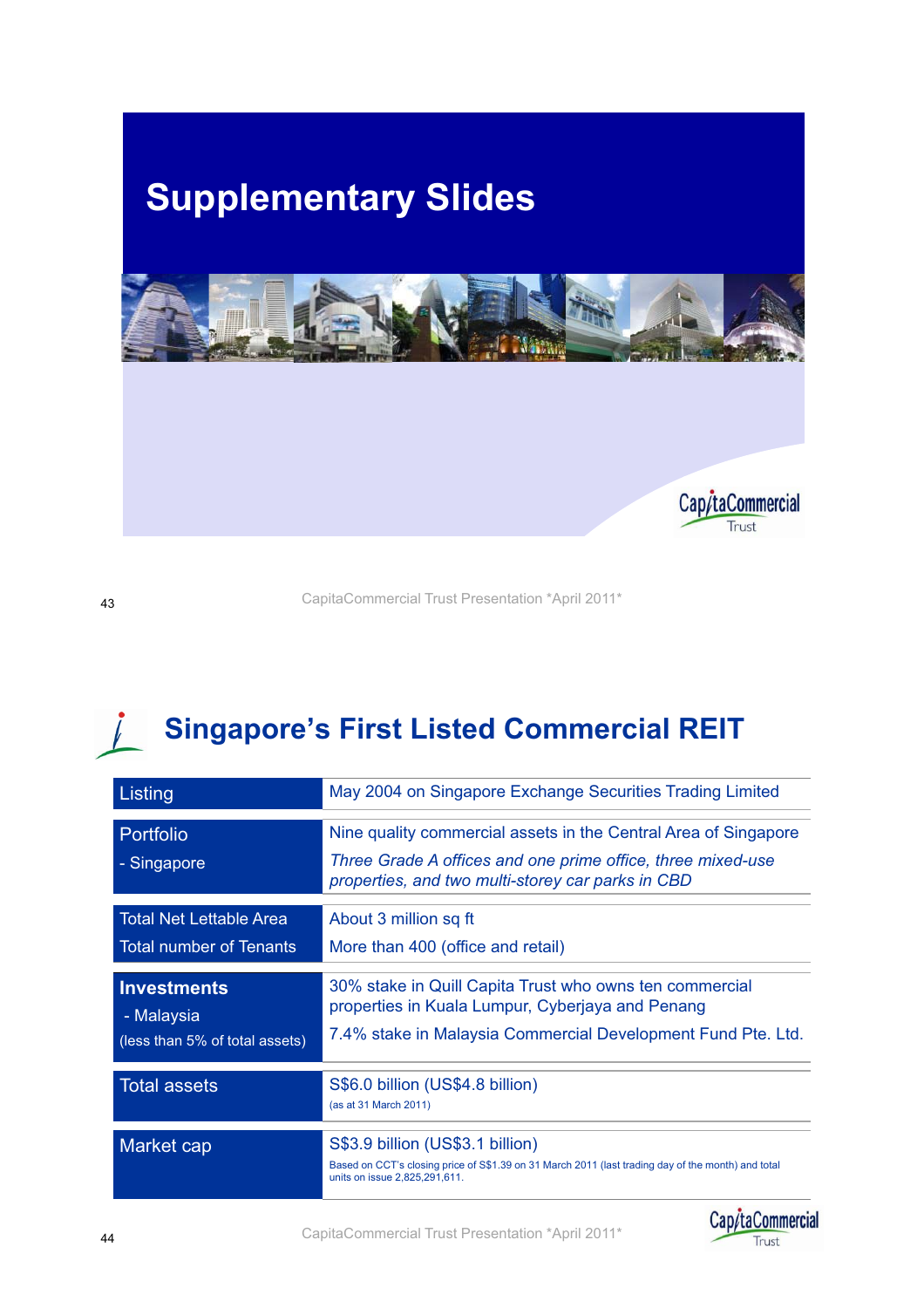### **Gross rental income**(1) **predominantly contributed by Grade A offices**





<sup>45</sup> CapitaCommercial Trust Presentation \*April 2011\*



## **Diverse tenant mix**(1) **in CCT's portfolio**



Notes:

(1) Based on portfolio gross rental income for Mar 2011 including car park income from Golden Shoe Car Park and Market Street Car Park.<br>(2) Consists of other minor retail and office trades.

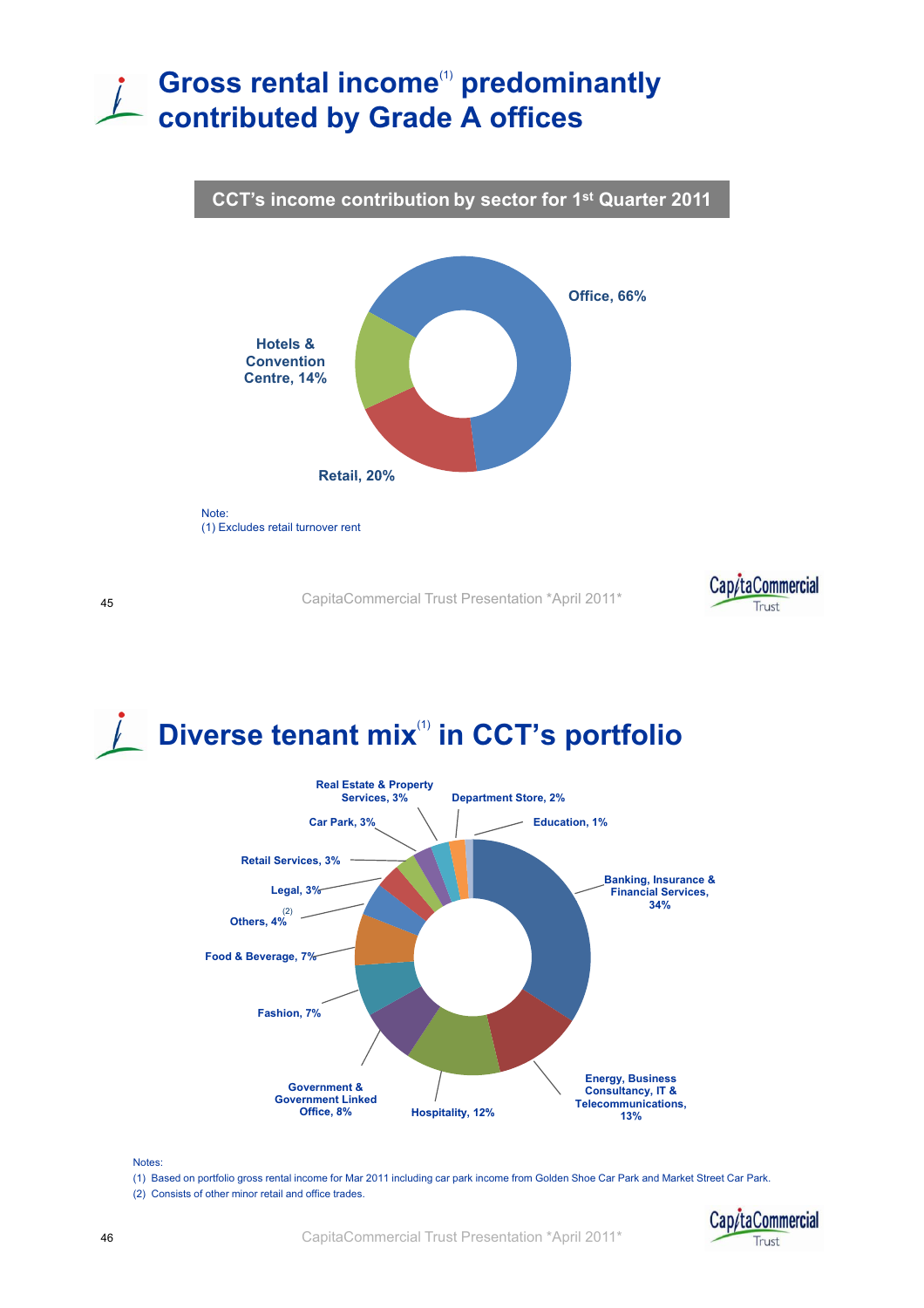

### **High portfolio committed occupancy rate**

|                            |                               | <b>CCT Committed Occupancy Level</b> |             |      |       | <b>Industry Statistics Occupancy Level</b> |       |      |                |       |
|----------------------------|-------------------------------|--------------------------------------|-------------|------|-------|--------------------------------------------|-------|------|----------------|-------|
| <b>Grade A Office</b>      | <b>1Q2011</b>                 | $98.1\%$                             | 4Q2010      |      | 99.9% | <b>1Q2011</b>                              | 95.2% |      | 4Q2010         | 97.3% |
| <b>Portfolio</b>           | <b>1Q2011</b>                 | $98.2\%$                             | 4Q2010      |      | 99.3% | <b>1Q2011</b>                              | 94.4% |      | 4Q2010         | 95.3% |
|                            |                               | 2004                                 | 2005        | 2006 | 2007  | 2008                                       | 2009  | 2010 | <b>1Q 2011</b> |       |
| <b>Capital Tower</b>       |                               | 94.5                                 | 100         | 100  | 100   | 99.9                                       | 99.9  | 99.9 | 100            |       |
| <b>Six Battery Road</b>    |                               | 97.5                                 | 99.5        | 100  | 99.9  | 98.6                                       | 99.2  | 99.7 | 93.5           |       |
| <b>Bugis Village</b>       |                               | 92.9                                 | 92.1        | 95.3 | 99.1  | 96.6                                       | 93.8  | 93.4 | 93.7           |       |
|                            | Golden Shoe Car Park          | 100                                  | 85.4        | 98   | 96.4  | 100                                        | 100   | 95.2 | 92.7           |       |
|                            | <b>Market Street Car Park</b> | 100                                  | $0.0^{(2)}$ | 95.6 | 95.4  | 82.8                                       | 100   | 100  | 100            |       |
| <b>HSBC Building</b>       |                               |                                      | 100         | 100  | 100   | 100                                        | 100   | 100  | 100            |       |
| <b>Raffles City</b>        |                               |                                      |             | 99.5 | 99.3  | 99.9                                       | 99.3  | 99.1 | 99.6           |       |
| Wilkie Edge <sup>(3)</sup> |                               |                                      |             |      |       | 52.5                                       | 77.9  | 98.4 | 97.4           |       |
| <b>One George Street</b>   |                               |                                      |             |      |       | 100                                        | 96.3  | 100  | 100            |       |
|                            | <b>Portfolio Occupancy</b>    | 95.2                                 | 99.1        | 99.6 | 99.6  | 96.2                                       | 94.8  | 99.3 | 98.2           |       |

Notes:

(1) For years 2004 to 2009, portfolio occupancy rate includes Starhub Centre and Robinson Point which were

divested in 2010

(2) Market Street Car Park's retail space was closed in November 2005 for asset enhancement work

(3) Wilkie Edge is a property legally completed in December 2008

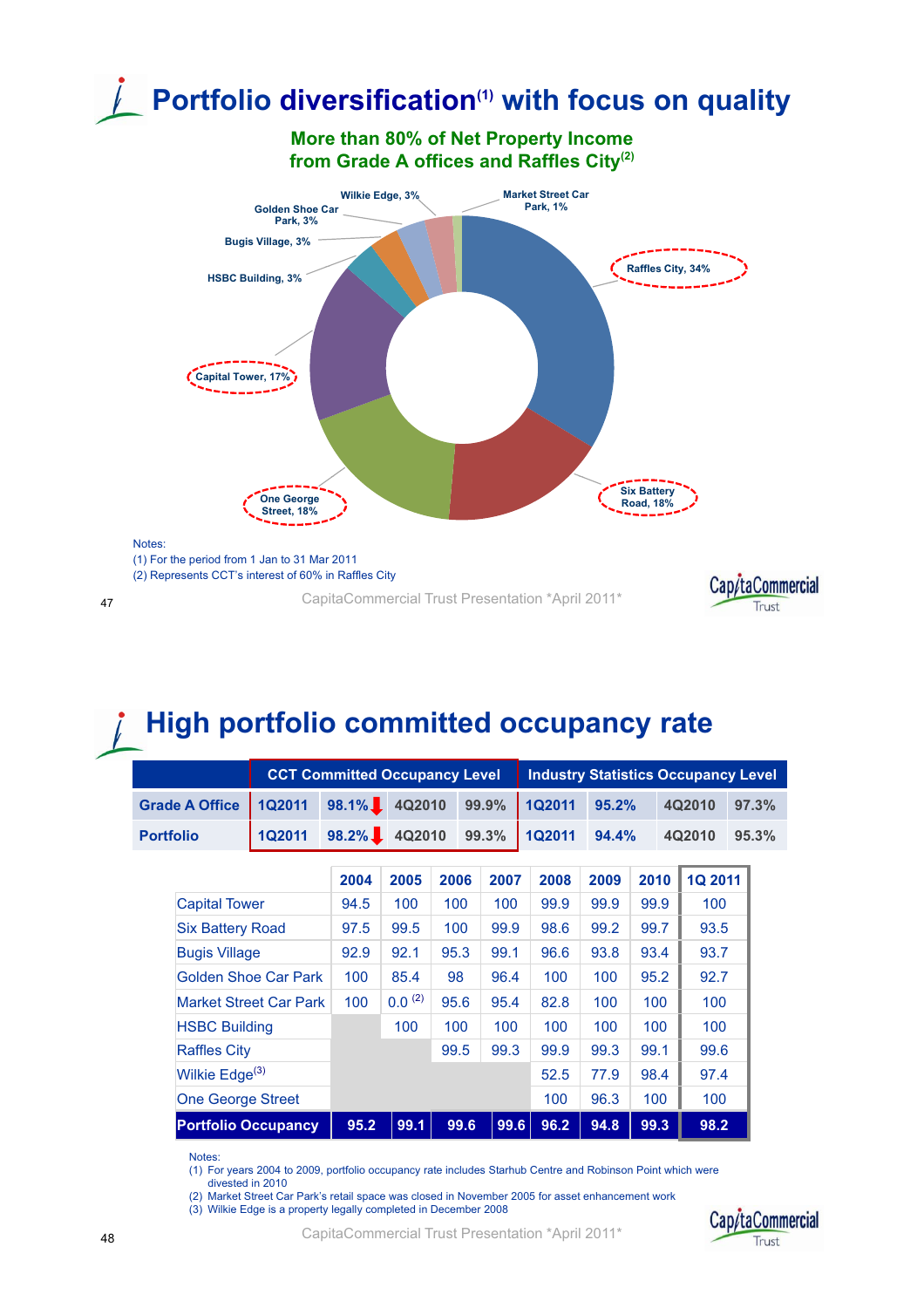## **Property details (1)**



| NLA (sqm)                       | 68,836      | 46,339      | 41,620      | 74.376<br>(Office: 35,334, Retail: 39,042) |
|---------------------------------|-------------|-------------|-------------|--------------------------------------------|
| <b>Leasehold</b><br>expiring    | 31-Dec-2094 | 19-Apr-2825 | 21-Jan-2102 | 15-Jul-2078                                |
| <b>Committed</b><br>occupancy   | 100%        | 93.5%       | 100%        | 99.6%                                      |
| <b>Valuation</b><br>(31 Dec 10) | \$1,113.5m  | \$1,115.0m  | \$914.3m    | \$1,615.8m (60%)                           |
| Car park lots                   | 415         | 190         | 175         | 1.043                                      |



<sup>49</sup> CapitaCommercial Trust Presentation \*April 2011\*

## **Property details (2)**

|                                 | <b>HSBC</b><br><b>Building</b> | <b>Wilkie Edge</b> | <b>Bugis Village (1)</b>                                                                | <b>Golden Shoe</b><br><b>Car Park</b> | <b>Market Street</b><br><b>Car Park</b> |
|---------------------------------|--------------------------------|--------------------|-----------------------------------------------------------------------------------------|---------------------------------------|-----------------------------------------|
| <b>Address</b>                  | 21 Collyer<br>Quay             | 8 Wilkie Road      | 62 to 67 Queen St.<br>151 to 166 Rochor<br>Rd, 229 to 253 (odd<br>nos only) Victoria St | <b>50 Market Street</b>               | 146 Market<br><b>Street</b>             |
| <b>NLA (sqm)</b>                | 18,624                         | 13,576             | 11,375                                                                                  | 4,117                                 | 2,360                                   |
| Leasehold<br>expiring           | 18-Dec-2849                    | 20-Feb-2105        | 30-Mar-2088                                                                             | 31-Jan-2081                           | 31-Mar-2073                             |
| <b>Committed</b><br>occupancy   | 100%                           | 97.4%              | 93.7%                                                                                   | 92.7%                                 | 100%                                    |
| <b>Valuation</b><br>(31 Dec 10) | \$345.8m                       | \$150.9m           | \$62.4m                                                                                 | \$109.1m                              | \$48.6m                                 |
| <b>Car park lots</b>            | <b>NA</b>                      | 215                | <b>NA</b>                                                                               | 1,053                                 | 704                                     |

Note: (1) The leasehold title and the valuation take into account the right of the President of the Republic of Singapore, as lessor under the State Lease, to terminate the State Lease on 1 April 2019 upon payment of S\$6,610,208.53 plus accrued interest.